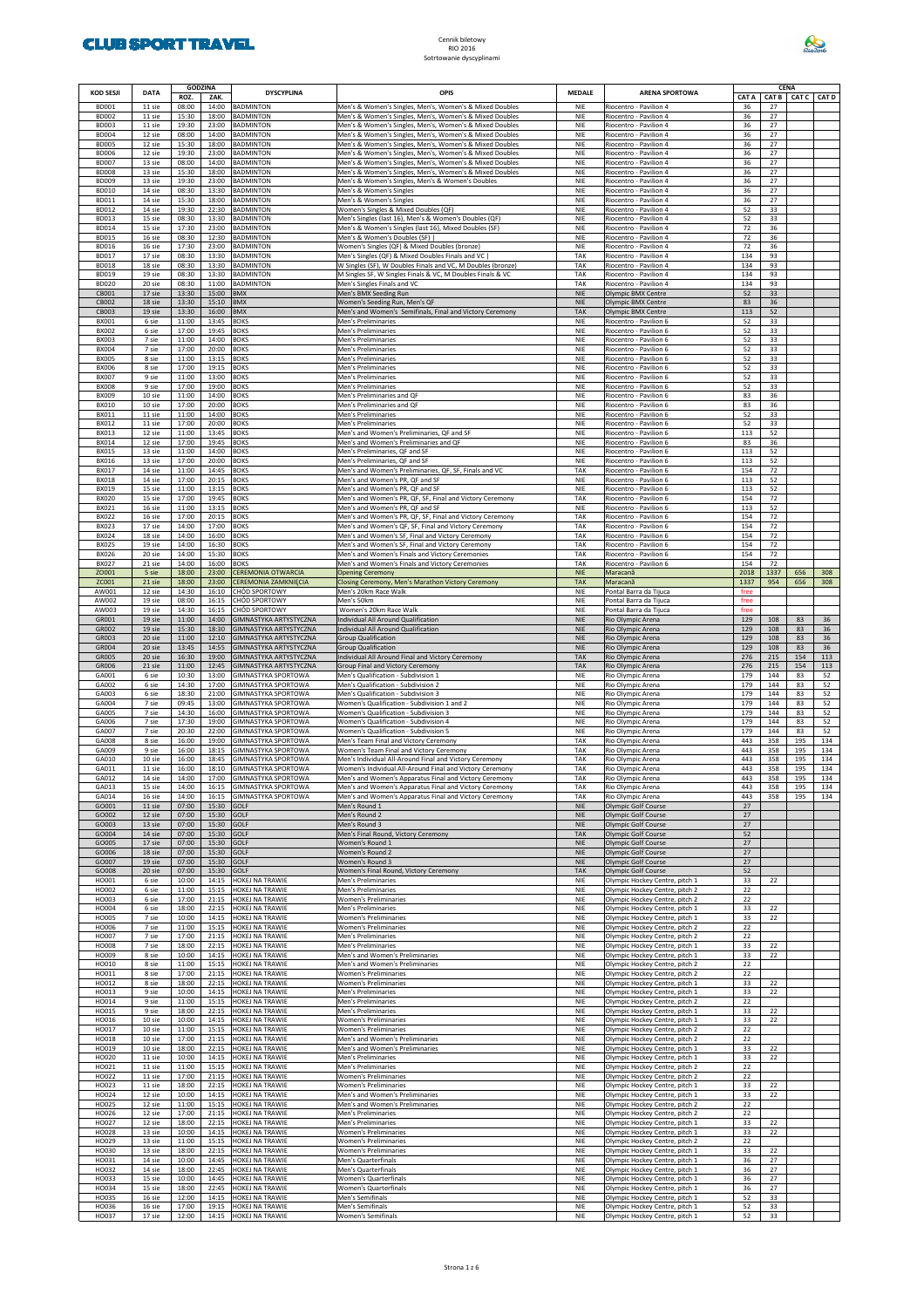

| <b>KOD SESJI</b>             | <b>DATA</b>      | <b>GODZINA</b> |                | <b>DYSCYPLINA</b>                                | OPIS                                                                                                                 | <b>MEDALE</b>            |                                                                  |             | <b>CENA</b> |                   |  |
|------------------------------|------------------|----------------|----------------|--------------------------------------------------|----------------------------------------------------------------------------------------------------------------------|--------------------------|------------------------------------------------------------------|-------------|-------------|-------------------|--|
| HO038                        | 17 sie           | ROZ.<br>17:00  | ZAK.<br>19:15  | HOKEJ NA TRAWIE                                  | Women's Semifinals                                                                                                   | <b>NIE</b>               | <b>ARENA SPORTOWA</b><br>Olympic Hockey Centre, pitch 1          | CAT A<br>52 | 33          | CAT B CAT C CAT D |  |
| HO039                        | 18 sie           | 12:00          | 14:15          | HOKEJ NA TRAWIE                                  | Men's Bronze Medal Match                                                                                             | <b>NIE</b>               | Olympic Hockey Centre, pitch 1                                   | 52          | 33          |                   |  |
| HO040<br>HO041               | 18 sie<br>19 sie | 17:00<br>12:00 | 19:30<br>14:15 | HOKEJ NA TRAWIE<br>HOKEJ NA TRAWIE               | Men's Gold Medal and Victory Ceremony<br>Women's Bronze Medal Match                                                  | TAK<br>NIE               | Olympic Hockey Centre, pitch 1<br>Olympic Hockey Centre, pitch 1 | 83<br>52    | 36<br>33    |                   |  |
| HO042                        | 19 sie           | 17:00          | 19:30          | HOKEJ NA TRAWIE                                  | Women's Gold Medal and Victory Ceremony                                                                              | TAK                      | Olympic Hockey Centre, pitch 1                                   | 83          | 36          |                   |  |
| ES001<br>ES002               | 14 sie<br>16 sie | 10:00<br>10:00 | 13:45<br>13:00 | JEŹDZIECTWO SKOKI<br>JEŹDZIECTWO SKOKI           | lumping Individual Qualification<br>lumping Team Qualification                                                       | <b>NIE</b><br><b>NIE</b> | Olympic Equestrian Centre<br>Olympic Equestrian Centre           | 129<br>129  | 83<br>83    |                   |  |
| ES003                        | 17 sie           | 10:00          | 12:45          | JEŹDZIECTWO SKOKI                                | lumping Team Final and Victory Ceremony                                                                              | <b>TAK</b>               | Olympic Equestrian Centre                                        | 276         | 154         |                   |  |
| ES004<br>ED001               | 19 sie<br>10 sie | 10:00<br>10:00 | 15:00<br>16:30 | JEŹDZIECTWO SKOKI<br>JEŹDZIECTWO UJEŻDŻANIE      | lumping Individual Final and Victory Ceremony<br>Oressage Premiliminaries                                            | <b>TAK</b><br><b>NIE</b> | Olympic Equestrian Centre<br>Olympic Equestrian Centre           | 276<br>72   | 154<br>36   |                   |  |
| ED002                        | 11 sie           | 10:00          | 16:30          | JEŹDZIECTWO UJEŻDŻANIE                           | Dressage Premiliminaries                                                                                             | <b>NIE</b>               | Olympic Equestrian Centre                                        | 72          | 36          |                   |  |
| ED003<br>ED004               | 12 sie<br>15 sie | 10:00<br>10:00 | 16:35<br>14:00 | JEŹDZIECTWO UJEŻDŻANIE<br>JEŹDZIECTWO UJEŻDŻANIE | Dressage Team Finals and Victory Ceremony<br>Dressage Individual Grand Prix Freestyle Final, VC                      | TAK<br>TAK               | Olympic Equestrian Centre<br>Olympic Equestrian Centre           | 154<br>154  | 72<br>72    |                   |  |
| EC001                        | 6 sie            | 10:00          | 16:00          | JEŹDZIECTWO WKKW                                 | venting Individual and Team Dressage, Day 1                                                                          | <b>NIE</b>               | Olympic Equestrian Centre                                        | 52          | 36          |                   |  |
| EC002<br>EC003               | 7 sie<br>8 sie   | 10:00<br>10:00 | 16:00<br>15:53 | JEŹDZIECTWO WKKW<br>JEŹDZIECTWO WKKW             | venting Individual and Team Dressage, Day 2<br><b>Eventing Individual Cross Country</b>                              | <b>NIE</b><br><b>NIE</b> | Olympic Equestrian Centre<br>Olympic Equestrian Centre           | 52<br>33    | 36          |                   |  |
| EC004                        | 9 sie            | 10:00          | 15:35          | JEŹDZIECTWO WKKW                                 | venting Individual and Team Jumping Final, VC                                                                        | <b>TAK</b>               | Olympic Equestrian Centre                                        | 215         | 108         |                   |  |
| JU001<br><b>JU002</b>        | 6 sie<br>6 sie   | 10:00<br>15:30 | 13:00<br>18:10 | <b>JUDO</b><br><b>JUDO</b>                       | Men's -60kg and Women's -48kg Elimination Rounds and QF<br>M -60kg and W -48kg Repechage, Semi, Bronze, Final and VC | <b>NIE</b><br>TAK        | Carioca Arena 2<br>Carioca Arena 2                               | 129<br>358  | 83<br>215   | 36<br>113         |  |
| JU003<br><b>JU004</b>        | 7 sie<br>7 sie   | 10:00<br>15:30 | 13:00<br>18:10 | <b>JUDO</b><br><b>JUDO</b>                       | Men's -66kg and Women's -52kg Elimination Rounds and QF<br>M -66kg and W -52kg Repechage, Semi, Bronze, Final and VC | <b>NIE</b><br>TAK        | Carioca Arena 2<br>Carioca Arena 2                               | 129<br>358  | 83<br>215   | 36<br>113         |  |
| <b>JU005</b>                 | 8 sie            | 10:00          | 13:00          | <b>JUDO</b>                                      | Men's -73kg and Women's -57kg Elimination Rounds and QF                                                              | <b>NIE</b>               | Carioca Arena 2                                                  | 129         | 83          | 36                |  |
| <b>JU006</b><br><b>JU007</b> | 8 sie<br>9 sie   | 15:30<br>10:00 | 18:10<br>13:00 | <b>JUDO</b><br><b>JUDO</b>                       | M-73kg and W-57kg Repechage, Semi, Bronze, Final and VC<br>Men's -81kg and Women's -63kg Elimination Rounds and QF   | TAK<br><b>NIE</b>        | Carioca Arena 2<br>Carioca Arena 2                               | 358<br>129  | 215<br>83   | 113<br>36         |  |
| <b>JU008</b>                 | 9 sie            | 15:30          | 18:10          | <b>JUDO</b>                                      | M-81kg and W-63kg Repechage, Semi, Bronze, Final and VC                                                              | TAK                      | Carioca Arena 2                                                  | 358         | 215         | 113               |  |
| <b>JU009</b><br><b>JU010</b> | 10 sie<br>10 sie | 10:00<br>15:30 | 13:00<br>18:10 | <b>JUDO</b><br><b>JUDO</b>                       | Men's -90kg and Women's -70kg Elimination Rounds and QF<br>M -90kg and W -70kg Repechage, Semi, Bronze, Final and VC | <b>NIE</b><br>TAK        | Carioca Arena 2<br>Carioca Arena 2                               | 129<br>358  | 83<br>215   | 36<br>113         |  |
| JU011                        | 11 sie           | 10:00          | 13:00          | <b>JUDO</b>                                      | Men's -100kg and Women's -78kg Elimination Rounds and QF                                                             | <b>NIE</b>               | Carioca Arena 2                                                  | 129         | 83          | 36                |  |
| <b>JU012</b><br>JU013        | 11 sie<br>12 sie | 15:30<br>10:00 | 18:10<br>13:00 | <b>JUDO</b><br><b>JUDO</b>                       | M-100kg and W-78kg Repechage, Semi, Bronze, Final and VC<br>Men's +100kg and Women's +78kg Elimination Rounds and QF | TAK<br><b>NIE</b>        | Carioca Arena 2<br>Carioca Arena 2                               | 358<br>129  | 215<br>83   | 113<br>36         |  |
| <b>JU014</b>                 | 12 sie           | 15:30          | 18:10          | <b>JUDO</b>                                      | M +100kg and W +78kg Repechage, Semi, Bronze, Final and VC                                                           | TAK                      | Carioca Arena 2                                                  | 358         | 215         | 113               |  |
| CF001<br>CF002               | 15 sie<br>16 sie | 09:00<br>09:00 | 12:00<br>10:45 | KAJAKARSTWO<br>KAJAKARSTWO                       | Men's and Women's Heats and Semifinals<br>Men's and Women's Finals and Victory Ceremonies                            | <b>NIE</b><br><b>TAK</b> | Lagoa Stadium<br>Lagoa Stadium                                   | 36<br>108   | 33<br>83    | 22<br>52          |  |
| CF003<br>CF004               | 17 sie<br>18 sie | 09:00<br>09:00 | 12:00<br>10:45 | KAJAKARSTWO<br>KAJAKARSTWO                       | Men's and Women's Heats and Semifinals<br>Men's and Women's Finals and Victory Ceremonies                            | <b>NIE</b><br><b>TAK</b> | Lagoa Stadium<br>Lagoa Stadium                                   | 36<br>108   | 33<br>83    | 22<br>52          |  |
| <b>CF005</b>                 | 19 sie           | 09:00          | 11:45          | KAJAKARSTWO                                      | Men's and Women's Heats and Semifinals                                                                               | <b>NIE</b>               | Lagoa Stadium                                                    | 36          | 33          | 22                |  |
| <b>CF006</b><br>CS001        | 20 sie<br>7 sie  | 09:00<br>12:30 | 10:45<br>16:15 | KAJAKARSTWO<br>KAJAKARSTWO GÓRSKIE               | Men's and Women's Finals and Victory Ceremonies<br>Men's Canoe and Kayak Heats                                       | <b>TAK</b><br><b>NIE</b> | Lagoa Stadium<br>Whitewater Stadium                              | 108<br>52   | 83<br>36    | 52<br>27          |  |
| CS002                        | 8 sie            | 12:30          | 16:00          | KAJAKARSTWO GÓRSKIE                              | Men's & Women's Canoe and Kayak Heats                                                                                | <b>NIE</b>               | Whitewater Stadium                                               | 52          | 36          | 27                |  |
| CS003<br>CS004               | 9 sie<br>10 sie  | 13:30<br>13:30 | 16:00<br>16:10 | KAJAKARSTWO GÓRSKIE<br>KAJAKARSTWO GÓRSKIE       | Men's Canoe Single SF, Final & VC<br>Men's Kayak SF, Final & VC                                                      | TAK<br>TAK               | Whitewater Stadium<br>Whitewater Stadium                         | 134<br>134  | 93<br>93    | 52<br>52          |  |
| <b>CS005</b>                 | 11 sie           | 12:30          | 16:10          | KAJAKARSTWO GÓRSKIE                              | M Canoe Double SF, FN & VC, W Kayak SF, FN & VC                                                                      | TAK                      | Whitewater Stadium                                               | 134         | 93          | 52                |  |
| CM001<br>CM002               | 20 sie<br>21 sie | 12:30<br>12:30 | 14:30<br>14:30 | KOLARSTWO GÓRSKIE<br>KOLARSTWO GÓRSKIE           | Women's Cross-country Final and Victory Ceremony<br>Men's Cross-country Final and Victory Ceremony                   | <b>TAK</b><br><b>TAK</b> | <b>Mountain Bike Track</b><br>Mountain Bike Track                | 22<br>22    |             |                   |  |
| CR001                        | 6 sie            | 09:30          | 16:00          | KOLARSTWO SZOSOWE                                | Men's Road Race Final and Victory Ceremony                                                                           | TAK                      | Fort Copacabana                                                  | 36          |             |                   |  |
| <b>CR002</b><br>CR003        | 7 sie<br>8 sie   | 12:30<br>09:30 | 16:00<br>16:25 | KOLARSTWO SZOSOWE<br>KOLARSTWO SZOSOWE           | Women's Road Race Final and Victory Ceremony<br>Men's and Women's Individual Time Trial and Victory Ceremony         | TAK<br>TAK               | Fort Copacabana<br>Pontal-Barra da Tijuca                        | 36<br>36    |             |                   |  |
| CT001                        | 11 sie           | 16:00          | 18:35          | KOLARSTWO TOROWE                                 | Men's Qualifying, SF, Final and VC / Women's Qualifying                                                              | <b>TAK</b>               | Rio Olympic Velodrome                                            | 276         | 154         |                   |  |
| CT002<br>CT003               | 12 sie<br>13 sie | 16:00<br>10:00 | 19:05<br>11:30 | KOLARSTWO TOROWE<br>KOLARSTWO TOROWE             | Men's & Women's Qualifying, SF, 1/16, Final and VC<br>Men's 1/8 Finals / Women's Qualifying and SF                   | <b>TAK</b><br><b>NIE</b> | Rio Olympic Velodrome<br>Rio Olympic Velodrome                   | 276<br>129  | 154<br>83   |                   |  |
| CT004                        | 13 sie           | 16:00          | 18:20          | KOLARSTWO TOROWE                                 | Men's QF, SF / Women's Qualifying, Final and VC                                                                      | <b>TAK</b>               | Rio Olympic Velodrome                                            | 276         | 154         |                   |  |
| CT005<br>CT006               | 14 sie<br>15 sie | 16:00<br>10:00 | 19:50<br>11:25 | KOLARSTWO TOROWE<br>KOLARSTWO TOROWE             | Men's Finals and VC / Women's Qualifying<br>Men's and Women's Qualifying                                             | <b>TAK</b><br><b>NIE</b> | Rio Olympic Velodrome<br>Rio Olympic Velodrome                   | 276<br>129  | 154<br>83   |                   |  |
| CT007                        | 15 sie           | 16:00          | 18:40          | KOLARSTWO TOROWE                                 | Men's Qualifying, Final and VC / Women's Qualifying                                                                  | <b>TAK</b>               | Rio Olympic Velodrome                                            | 276         | 154         |                   |  |
| CT008<br>CT009               | 16 sie<br>16 sie | 10:00<br>16:00 | 11:40<br>18:40 | KOLARSTWO TOROWE<br>KOLARSTWO TOROWE             | Men's Qualifying / Women's Qualifying and QF<br>Men's Qualifying, Final and VC / Women's SF, Final and VC            | <b>NIE</b><br><b>TAK</b> | Rio Olympic Velodrome<br>Rio Olympic Velodrome                   | 129<br>276  | 83<br>154   |                   |  |
| <b>BK001</b><br><b>BK002</b> | 6 sie<br>6 sie   | 12:00<br>14:15 | 16:00<br>16:00 | KOSZYKÓWKA<br>KOSZYKÓWKA                         | Women's Preliminary Round<br>Men's Preliminary Round                                                                 | <b>NIE</b><br><b>NIE</b> | Youth Arena Deodoro<br>Carioca Arena 1 Barra DT                  | 36<br>179   | 27<br>113   | 52                |  |
| <b>BK003</b>                 | 6 sie            | 17:30          | 21:30          | KOSZYKÓWKA                                       | Women's Preliminary Round                                                                                            | <b>NIE</b>               | Youth Arena Deodoro                                              | 36          | 27          |                   |  |
| <b>BK004</b><br><b>BK005</b> | 6 sie<br>6 sie   | 19:00<br>22:30 | 20:45<br>00:15 | KOSZYKÓWKA<br>KOSZYKÓWKA                         | Men's Preliminary Round<br>Men's Preliminary Round                                                                   | <b>NIE</b><br><b>NIE</b> | Carioca Arena 1 Barra DT<br>Carioca Arena 1 Barra DT             | 179<br>179  | 113<br>113  | 52<br>52          |  |
| <b>BK006</b>                 | 7 sie            | 12:00          | 16:00          | KOSZYKÓWKA                                       | Women's Preliminary Round                                                                                            | <b>NIE</b>               | Youth Arena Deodoro                                              | 36          | 27          |                   |  |
| <b>BK007</b><br><b>BK008</b> | 7 sie<br>7 sie   | 14:15<br>17:30 | 16:00<br>21:30 | KOSZYKÓWKA<br>KOSZYKÓWKA                         | Men's Preliminary Round<br>Women's Preliminary Round                                                                 | <b>NIE</b><br><b>NIE</b> | Carioca Arena 1 Barra DT<br>Youth Arena Deodoro                  | 179<br>36   | 113<br>27   | 52                |  |
| <b>BK009</b><br><b>BK010</b> | 7 sie<br>7 sie   | 19:00<br>22:30 | 20:45<br>00:15 | KOSZYKÓWKA<br>KOSZYKÓWKA                         | Men's Preliminary Round<br>Men's Preliminary Round                                                                   | <b>NIE</b><br><b>NIE</b> | Carioca Arena 1 Barra DT<br>Carioca Arena 1 Barra DT             | 179<br>179  | 113<br>113  | 52<br>52          |  |
| <b>BK011</b>                 | 8 sie            | 12:00          | 16:00          | KOSZYKÓWKA                                       | Women's Preliminary Round                                                                                            | <b>NIE</b>               | Youth Arena Deodoro                                              | 36          | 27          |                   |  |
| <b>BK012</b><br><b>BK013</b> | 8 sie<br>8 sie   | 14:15<br>17:30 | 16:00<br>21:30 | KOSZYKÓWKA<br>KOSZYKÓWKA                         | Men's Preliminary Round<br>Women's Preliminary Round                                                                 | <b>NIE</b><br><b>NIE</b> | Carioca Arena 1 Barra DT<br>Youth Arena Deodoro                  | 179<br>36   | 113<br>27   | 52                |  |
| <b>BK014</b><br><b>BK015</b> | 8 sie<br>8 sie   | 19:00<br>22:30 | 20:45<br>00:15 | KOSZYKÓWKA<br>KOSZYKÓWKA                         | Men's Preliminary Round<br>Men's Preliminary Round                                                                   | <b>NIE</b><br><b>NIE</b> | Carioca Arena 1 Barra DT<br>Carioca Arena 1 Barra DT             | 179<br>179  | 113<br>113  | 52<br>52          |  |
| <b>BK016</b>                 | 9 sie            | 12:00          | 16:00          | KOSZYKÓWKA                                       | Women's Preliminary Round                                                                                            | <b>NIE</b>               | Youth Arena Deodoro                                              | 36          | 27          |                   |  |
| <b>BK017</b><br><b>BK018</b> | 9 sie<br>9 sie   | 14:15<br>17:30 | 16:00<br>21:30 | KOSZYKÓWKA<br>KOSZYKÓWKA                         | Men's Preliminary Round<br>Women's Preliminary Round                                                                 | <b>NIE</b><br><b>NIE</b> | Carioca Arena 1 Barra DT<br>Youth Arena Deodoro                  | 179<br>36   | 113<br>27   | 52                |  |
| <b>BK019</b>                 | 9 sie            | 19:00          | 20:45          | KOSZYKÓWKA<br>KOSZYKÓWKA                         | Men's Preliminary Round                                                                                              | <b>NIE</b>               | Carioca Arena 1 Barra DT                                         | 179         | 113         | 52<br>52          |  |
| <b>BK020</b><br><b>BK021</b> | 9 sie<br>10 sie  | 22:30<br>12:00 | 00:15<br>16:00 | KOSZYKÓWKA                                       | Men's Preliminary Round<br>Women's Preliminary Round                                                                 | <b>NIE</b><br><b>NIE</b> | Carioca Arena 1 Barra DT<br>Youth Arena Deodoro                  | 179<br>36   | 113<br>27   |                   |  |
| <b>BK022</b><br><b>BK023</b> | 10 sie<br>10 sie | 14:15<br>17:30 | 16:00<br>21:30 | KOSZYKÓWKA<br>KOSZYKÓWKA                         | Men's Preliminary Round<br>Women's Preliminary Round                                                                 | <b>NIE</b><br><b>NIE</b> | Carioca Arena 1 Barra DT<br>Youth Arena Deodoro                  | 179<br>36   | 113<br>27   | 52                |  |
| <b>BK024</b>                 | 10 sie           | 19:00          | 20:45          | KOSZYKÓWKA                                       | Men's Preliminary Round                                                                                              | <b>NIE</b>               | Carioca Arena 1 Barra DT                                         | 179         | 113         | 52                |  |
| <b>BK025</b><br><b>BK026</b> | 10 sie<br>11 sie | 22:30<br>12:00 | 00:15<br>16:00 | KOSZYKÓWKA<br>KOSZYKÓWKA                         | Men's Preliminary Round<br>Women's Preliminary Round                                                                 | <b>NIE</b><br><b>NIE</b> | Carioca Arena 1 Barra DT<br>Youth Arena Deodoro                  | 179<br>36   | 113<br>27   | 52                |  |
| <b>BK027</b>                 | 11 sie           | 14:15          | 16:00          | KOSZYKÓWKA                                       | Men's Preliminary Round                                                                                              | <b>NIE</b>               | Carioca Arena 1 Barra DT                                         | 179         | 113         | 52                |  |
| <b>BK028</b><br><b>BK029</b> | 11 sie<br>11 sie | 17:30<br>19:00 | 21:30<br>20:45 | KOSZYKÓWKA<br>KOSZYKÓWKA                         | Women's Preliminary Round<br>Men's Preliminary Round                                                                 | <b>NIE</b><br><b>NIE</b> | Youth Arena Deodoro<br>Carioca Arena 1 Barra DT                  | 36<br>179   | 27<br>113   | 52                |  |
| <b>BK030</b>                 | 11 sie           | 22:30          | 00:15          | KOSZYKÓWKA                                       | Men's Preliminary Round                                                                                              | <b>NIE</b>               | Carioca Arena 1 Barra DT                                         | 179         | 113         | 52                |  |
| <b>BK031</b><br><b>BK032</b> | 12 sie<br>12 sie | 12:00<br>14:15 | 16:00<br>16:00 | KOSZYKÓWKA<br>KOSZYKÓWKA                         | Women's Preliminary Round<br>Men's Preliminary Round                                                                 | <b>NIE</b><br><b>NIE</b> | Youth Arena Deodoro<br>Carioca Arena 1 Barra DT                  | 36<br>179   | 27<br>113   | 52                |  |
| <b>BK033</b>                 | 12 sie           | 17:30          | 21:30          | KOSZYKÓWKA                                       | Men's Preliminary Round                                                                                              | <b>NIE</b>               | Youth Arena Deodoro                                              | 36          | 27          | 52                |  |
| <b>BK034</b><br><b>BK035</b> | 12 sie<br>12 sie | 19:00<br>22:30 | 20:45<br>00:15 | KOSZYKÓWKA<br>KOSZYKÓWKA                         | Women's Preliminary Round<br>Men's Preliminary Round                                                                 | <b>NIE</b><br><b>NIE</b> | Carioca Arena 1 Barra DT<br>Carioca Arena 1 Barra DT             | 179<br>179  | 113<br>113  | 52                |  |
| <b>BK036</b><br><b>BK037</b> | 13 sie<br>13 sie | 12:00<br>14:15 | 16:00<br>16:00 | KOSZYKÓWKA<br>KOSZYKÓWKA                         | Women's Preliminary Round<br>Men's Preliminary Round                                                                 | <b>NIE</b><br><b>NIE</b> | Youth Arena Deodoro<br>Carioca Arena 1 Barra DT                  | 36<br>179   | 27<br>113   | 52                |  |
| <b>BK038</b>                 | 13 sie           | 17:30          | 21:30          | KOSZYKÓWKA                                       | Women's Preliminary Round                                                                                            | <b>NIE</b>               | Youth Arena Deodoro                                              | 36          | 27          |                   |  |
| <b>BK039</b><br><b>BK040</b> | 13 sie<br>13 sie | 19:00<br>22:30 | 20:45<br>00:15 | KOSZYKÓWKA<br>KOSZYKÓWKA                         | Men's Preliminary Round<br>Men's Preliminary Round                                                                   | <b>NIE</b><br><b>NIE</b> | Carioca Arena 1 Barra DT<br>Carioca Arena 1 Barra DT             | 179<br>179  | 113<br>113  | 52<br>52          |  |
| <b>BK041</b>                 | 14 sie           | 12:00          | 16:00          | KOSZYKÓWKA                                       | Women's Preliminary Round                                                                                            | <b>NIE</b>               | Youth Arena Deodoro                                              | 36          | 27          |                   |  |
| <b>BK042</b><br><b>BK043</b> | 14 sie<br>14 sie | 14:15<br>17:30 | 16:00<br>21:30 | KOSZYKÓWKA<br>KOSZYKÓWKA                         | Men's Preliminary Round<br>Women's Preliminary Round                                                                 | <b>NIE</b><br><b>NIE</b> | Carioca Arena 1 Barra DT<br>Youth Arena Deodoro                  | 179<br>36   | 129<br>27   | 52                |  |
| <b>BK044</b>                 | 14 sie           | 19:00          | 20:45          | KOSZYKÓWKA                                       | Men's Preliminary Round                                                                                              | <b>NIE</b>               | Carioca Arena 1 Barra DT                                         | 179         | 113         | 52                |  |
| <b>BK045</b><br><b>BK046</b> | 14 sie<br>15 sie | 22:30<br>14:15 | 00:15<br>16:00 | KOSZYKÓWKA<br>KOSZYKÓWKA                         | Men's Preliminary Round<br>Men's Preliminary Round                                                                   | <b>NIE</b><br><b>NIE</b> | Carioca Arena 1 Barra DT<br>Carioca Arena 1 Barra DT             | 179<br>179  | 113<br>113  | 52<br>52          |  |
| <b>BK047</b><br><b>BK048</b> | 15 sie<br>15 sie | 19:00<br>22:30 | 20:45<br>00:15 | KOSZYKÓWKA<br>KOSZYKÓWKA                         | Men's Preliminary Round<br>Men's Preliminary Round                                                                   | <b>NIE</b><br><b>NIE</b> | Carioca Arena 1 Barra DT<br>Carioca Arena 1 Barra DT             | 179<br>179  | 113<br>113  | 52<br>52          |  |
| <b>BK049</b>                 | 16 sie           | 11:00          | 12:45          | KOSZYKÓWKA                                       | Women's Quarterfinals                                                                                                | <b>NIE</b>               | Carioca Arena 1 Barra DT                                         | 215         | 144         | 93                |  |
| <b>BK050</b><br><b>BK051</b> | 16 sie<br>16 sie | 14:30<br>18:45 | 16:15<br>20:30 | KOSZYKÓWKA<br>KOSZYKÓWKA                         | Women's Quarterfinals<br>Women's Quarterfinals                                                                       | <b>NIE</b><br><b>NIE</b> | Carioca Arena 1 Barra DT<br>Carioca Arena 1 Barra DT             | 215<br>215  | 144<br>144  | 93<br>93          |  |
| <b>BK052</b>                 | 16 sie           | 22:15          | 00:00          | KOSZYKÓWKA                                       | Women's Quarterfinals                                                                                                | <b>NIE</b>               | Carioca Arena 1 Barra DT                                         | 215         | 144         | 93                |  |
| <b>BK053</b><br><b>BK054</b> | 17 sie<br>17 sie | 11:00<br>14:30 | 12:45<br>16:15 | KOSZYKÓWKA<br>KOSZYKÓWKA                         | Men's Quarterfinals<br>Men's Quarterfinals                                                                           | <b>NIE</b><br><b>NIE</b> | Carioca Arena 1 Barra DT<br>Carioca Arena 1 Barra DT             | 215<br>215  | 144<br>144  | 93<br>93          |  |
| <b>BK055</b>                 | 17 sie           | 18:45          | 20:30          | KOSZYKÓWKA                                       | Men's Quarterfinals                                                                                                  | <b>NIE</b>               | Carioca Arena 1 Barra DT                                         | 215         | 144         | 93                |  |
| <b>BK056</b><br><b>BK057</b> | 17 sie<br>18 sie | 22:15<br>15:00 | 00:00<br>17:00 | KOSZYKÓWKA<br>KOSZYKÓWKA                         | Men's Quarterfinals<br>Women's Semifinals                                                                            | <b>NIE</b><br><b>NIE</b> | Carioca Arena 1 Barra DT<br>Carioca Arena 1 Barra DT             | 215<br>33   | 144<br>206  | 93<br>124         |  |
| <b>BK058</b><br><b>BK059</b> | 18 sie<br>19 sie | 19:00<br>15:00 | 21:00<br>17:00 | KOSZYKÓWKA<br>KOSZYKÓWKA                         | Women's Semifinals<br>Men's Semifinals                                                                               | <b>NIE</b><br><b>NIE</b> | Carioca Arena 1 Barra DT<br>Carioca Arena 1 Barra DT             | 33<br>33    | 206<br>206  | 124<br>124        |  |
| <b>BK060</b>                 | 19 sie           | 19:00          | 21:00          | KOSZYKÓWKA                                       | Men's Semifinals                                                                                                     | <b>NIE</b>               | Carioca Arena 1 Barra DT                                         | 33          | 206         | 124               |  |
| <b>BK061</b><br><b>BK062</b> | 20 sie<br>20 sie | 11:30<br>15:30 | 13:30<br>18:00 | KOSZYKÓWKA<br>KOSZYKÓWKA                         | Women's Bronze Medal Game<br>Women's Gold Medal Game and Victory Ceremony                                            | TAK<br>TAK               | Carioca Arena 1 Barra DT<br>Carioca Arena 1 Barra DT             | 308<br>443  | 206<br>256  | 124<br>134        |  |
| <b>BK063</b>                 | 21 sie           | 11:30          | 13:30          | KOSZYKÓWKA                                       | Men's Bronze Medal Game                                                                                              | TAK                      | Carioca Arena 1 Barra DT                                         | 308         | 206         | 124               |  |
| <b>BK064</b>                 | 21 sie           | 15:45          | 18:15          | KOSZYKÓWKA                                       | Men's Gold Medal Game and Victory Ceremony                                                                           | TAK                      | Carioca Arena 1 Barra DT                                         | 571         | 358         | 179               |  |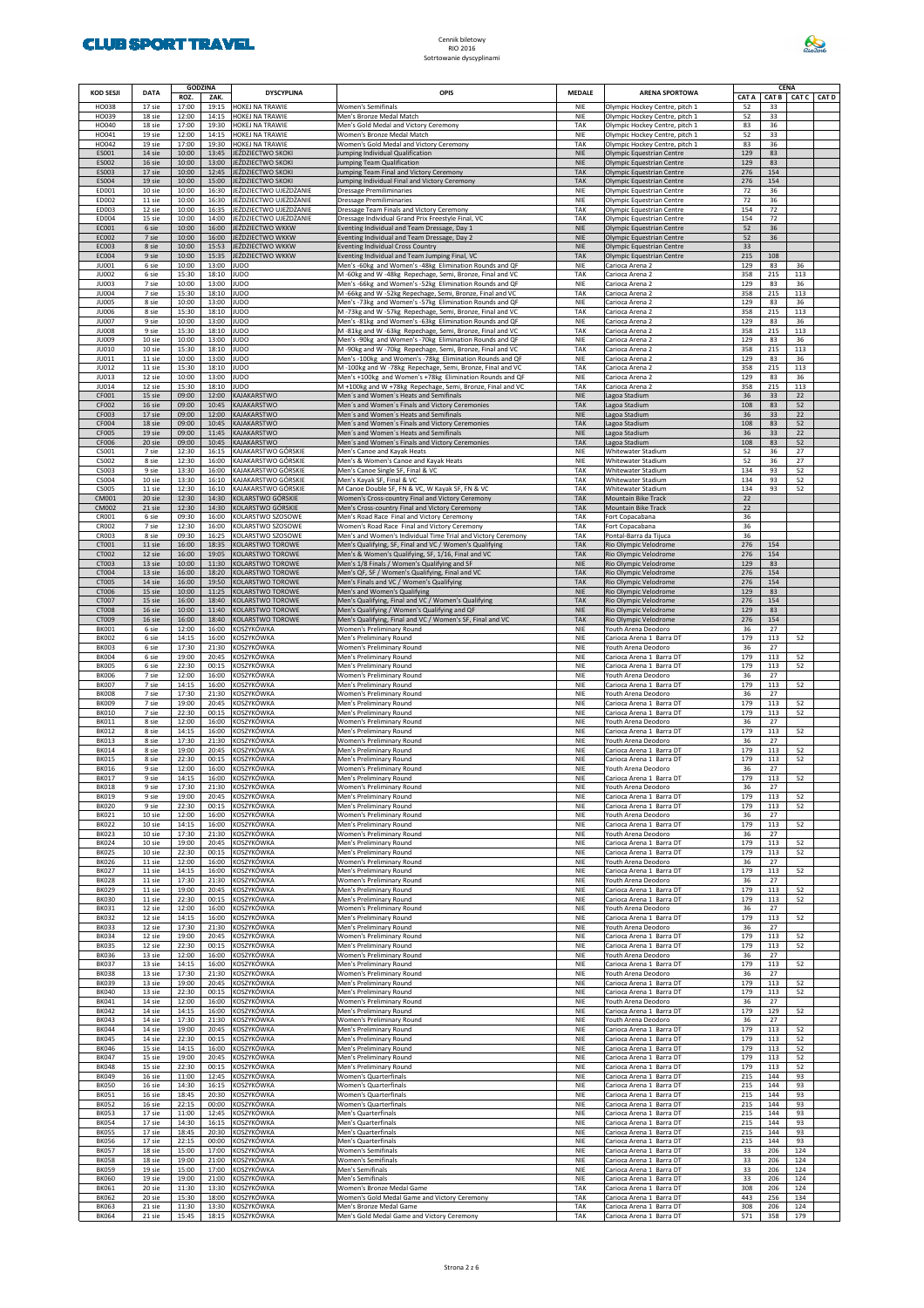

| KOD SESJI                    | <b>DATA</b>      | <b>GODZINA</b><br>ROZ. | ZAK.           | <b>DYSCYPLINA</b>                            | OPIS                                                                                               | <b>MEDALE</b>            | <b>ARENA SPORTOWA</b>                                              | CAT A      | CENA<br>CAT B | CAT C      | <b>CAT D</b> |
|------------------------------|------------------|------------------------|----------------|----------------------------------------------|----------------------------------------------------------------------------------------------------|--------------------------|--------------------------------------------------------------------|------------|---------------|------------|--------------|
| AT001                        | 12 sie           | 09:30                  | 13:08          | LEKKOATLETYKA                                | Men's and Women's Preliminaries, Final, VC                                                         | <b>TAK</b>               | Olympic Stadium                                                    | 179        | 144           | 83         | 52           |
| AT002<br>AT003               | 12 sie<br>13 sie | 20:20<br>09:30         | 23:23<br>12:45 | LEKKOATLETYKA<br>LEKKOATLETYKA               | Men's and Women's Preliminaries, Final, VC<br>Men's and Women's Preliminaries, Final, VC           | <b>TAK</b><br><b>TAK</b> | Olympic Stadium<br>Olympic Stadium                                 | 443<br>179 | 358<br>144    | 195<br>83  | 134<br>52    |
| AT004<br>AT005               | 13 sie<br>14 sie | 20:00<br>20:15         | 23:10<br>22:30 | LEKKOATLETYKA<br>LEKKOATLETYKA               | Men's and Women's Preliminaries, SF, Finals, VC<br>Men's and Women's Preliminaries, SF, Finals, VC | <b>TAK</b><br><b>TAK</b> | Olympic Stadium<br>Olympic Stadium                                 | 443<br>571 | 358<br>443    | 195<br>272 | 134<br>179   |
| AT006                        | 15 sie           | 09:30                  | 12:10          | LEKKOATLETYKA                                | Men's and Women's Preliminaries, Finals, VC                                                        | <b>TAK</b>               | Olympic Stadium                                                    | 179        | 144           | 83         | 52           |
| AT007<br>AT008               | 15 sie<br>16 sie | 20:15<br>09:30         | 22:45<br>12:35 | LEKKOATLETYKA<br>LEKKOATLETYKA               | Men's and Women's Preliminaries, Finals, VC<br>Men's and Women's Preliminaries, Final, VC          | <b>TAK</b><br><b>TAK</b> | Olympic Stadium<br>Olympic Stadium                                 | 443<br>179 | 358<br>144    | 195<br>83  | 134<br>52    |
| AT009<br>AT010               | 16 sie<br>17 sie | 20:15<br>09:30         | 22:45<br>13:03 | LEKKOATLETYKA<br>LEKKOATLETYKA               | Men's and Women's Preliminaries, SF, Finals, VC<br>Men's and Women's Preliminaries, Final          | <b>TAK</b><br><b>NIE</b> | Olympic Stadium<br>Olympic Stadium                                 | 443<br>179 | 358<br>144    | 195<br>83  | 134<br>52    |
| AT011                        | 17 sie           | 20:20                  | 23:05          | LEKKOATLETYKA                                | Men's and Women's Preliminaries, SF, Finals, VC                                                    | <b>TAK</b>               | Olympic Stadium                                                    | 443        | 358           | 195        | 134          |
| AT012<br>AT013               | 18 sie<br>18 sie | 09:30<br>18:35         | 16:25<br>22:31 | LEKKOATLETYKA<br>LEKKOATLETYKA               | Men's and Women's Preliminaries, Final<br>Men's and Women's Preliminaries, SF, Finals, VC          | <b>NIE</b><br><b>TAK</b> | Olympic Stadium<br>Olympic Stadium                                 | 179<br>443 | 144<br>358    | 83<br>195  | 52<br>134    |
| AT014<br>AT015               | 19 sie<br>20 sie | 20:10<br>20:10         | 22:45<br>23:00 | LEKKOATLETYKA<br>LEKKOATLETYKA               | Men's and Women's Preliminaries, Finals, VC<br>Men's and Women's Preliminaries, Finals, VC         | <b>TAK</b><br><b>TAK</b> | Olympic Stadium<br>Olympic Stadium                                 | 571<br>571 | 443<br>443    | 272<br>272 | 179<br>179   |
| AR003                        | 6 sie            | 09:00                  | 12:20          | ŁUCZNICTWO                                   | Men's Team 1/8 Eliminations                                                                        | <b>NIE</b>               | Sambódromo                                                         | 36         | 27            |            |              |
| AR004<br>AR005               | 6 sie<br>7 sie   | 15:00<br>09:00         | 19:00<br>12:20 | ŁUCZNICTWO<br>ŁUCZNICTWO                     | Men's Team QF, SF, Finals and Victory Ceremony<br>Women's Team 1/8 Eliminations                    | TAK<br>NIE               | Sambódromo<br>Sambódromo                                           | 83<br>36   | 52<br>27      |            |              |
| AR006<br>AR007               | 7 sie<br>8 sie   | 15:00<br>09:00         | 19:00<br>13:00 | ŁUCZNICTWO<br>ŁUCZNICTWO                     | Women's Team QF, SF, Finals and Victory Ceremony                                                   | TAK<br><b>NIE</b>        | Sambódromo                                                         | 83<br>36   | 52<br>27      |            |              |
| AR008                        | 8 sie            | 15:00                  | 17:40          | ŁUCZNICTWO                                   | Men's and Women's Individual Eliminations<br>Men's and Women's Individual Eliminations             | NIE                      | Sambódromo<br>Sambódromo                                           | 36         | 27            |            |              |
| AR009<br>AR010               | 9 sie<br>9 sie   | 09:00<br>15:00         | 13:00<br>17:40 | ŁUCZNICTWO<br>ŁUCZNICTWO                     | Men's and Women's Individual Eliminations<br>Men's and Women's Individual Eliminations             | NIE<br>NIE               | Sambódromo<br>Sambódromo                                           | 36<br>36   | 27<br>27      |            |              |
| AR011<br>AR012               | 10 sie<br>10 sie | 09:00<br>15:00         | 13:00<br>19:00 | ŁUCZNICTWO<br>ŁUCZNICTWO                     | Men's and Women's Individual Eliminations<br>Men's and Women's Individual Eliminations             | <b>NIE</b><br>NIE        | Sambódromo<br>Sambódromo                                           | 36<br>36   | 27<br>27      |            |              |
| AR013                        | 11 sie           | 09:00                  | 10:44          | ŁUCZNICTWO                                   | Women's Individual 1/8 Eliminations                                                                | NIE                      | Sambódromo                                                         | 36         | 27            |            |              |
| AR014<br>AR015               | 11 sie<br>12 sie | 15:00<br>09:00         | 17:20<br>10:44 | ŁUCZNICTWO<br>ŁUCZNICTWO                     | Women's QF, SF, Final and Victory Ceremony<br>Men's Individual 1/8 Eliminations                    | TAK<br><b>NIE</b>        | Sambódromo<br>Sambódromo                                           | 83<br>36   | 52<br>27      |            |              |
| AR016<br>AM001               | 12 sie<br>14 sie | 15:00<br>09:30         | 17:20<br>12:30 | ŁUCZNICTWO<br><b>MARATON</b>                 | Men's QF, SF, Final and Victory Ceremony                                                           | TAK<br><b>TAK</b>        | Sambódromo<br>Sambódromo                                           | 83<br>36   | 52<br>27      | 22         |              |
| AM002                        | 21 sie           | 09:30                  | 12:15          | <b>MARATON</b>                               | Women's - Final and Victory Ceremony<br>Men's - Final                                              | <b>NIE</b>               | Sambódromo                                                         | 36         | 27            | 22         |              |
| MP001<br>MP002               | 18 sie<br>18 sie | 10:00<br>14:00         | 13:00<br>17:00 | PIECIOBÓJ NOWOCZESNY<br>PIĘCIOBÓJ NOWOCZESNY | <b>Women's Fencing Ranking</b><br>Men's Fencing Ranking                                            | <b>NIE</b><br><b>NIE</b> | Youth Arena<br>Youth Arena                                         | 22<br>22   |               |            |              |
| MP003                        | 19 sie           | 10:00                  | 19:00          | PIĘCIOBÓJ NOWOCZESNY                         | Women's - SW, FE, RD, Combined & VC (All 3 Venues)                                                 | TAK                      | Multiple venues                                                    | 108        |               |            |              |
| MP004<br>MP005               | 19 sie<br>19 sie | 12:00<br>15:00         | 19:00<br>19:00 | PIECIOBÓJ NOWOCZESNY<br>PIECIOBÓJ NOWOCZESNY | Women's - FE, RD, Combined & VC (2 Venues)<br>Women's - RD, Combined & VC (1 Venue)                | TAK<br>TAK               | Multiple venues<br>Deodoro Stadium                                 | 83<br>33   |               |            |              |
| MP006<br>MP007               | 20 sie<br>20 sie | 10:00<br>12:00         | 19:00<br>19:00 | PIECIOBÓJ NOWOCZESNY<br>PIĘCIOBÓJ NOWOCZESNY | Men's - SW, FE, RD, Combined and VC (All 3 Venues)<br>Men's - FE, RD, Combined and VC (2 Venues)   | TAK<br>TAK               | Multiple venues<br>Multiple venues                                 | 108<br>83  |               |            |              |
| MP008                        | 20 sie           | 15:00                  | 19:00          | PIĘCIOBÓJ NOWOCZESNY                         | Men's - RD. Combined and VC (1 Venue)                                                              | TAK                      | Deodoro Stadium                                                    | 33         |               |            |              |
| FB001<br><b>FB002</b>        | 3 sie<br>3 sie   | 13:00<br>15:00         | 18:00<br>20:00 | PIŁKA NOŻNA<br>PIŁKA NOŻNA                   | Women's First round (2 matches)<br>Women's First round (2 matches)                                 | <b>NIE</b><br><b>NIE</b> | Olympic Stadium<br>São Paulo                                       | 36<br>36   | 33<br>33      | 22<br>22   |              |
| <b>FB003</b><br><b>FB004</b> | 3 sie<br>4 sie   | 19:00<br>13:00         | 00:00<br>18:00 | PIŁKA NOŻNA<br>PIŁKA NOŻNA                   | Women's First round (2 matches)<br>Men's First round (2 matches)                                   | <b>NIE</b><br><b>NIE</b> | Mineirão - Belo Horizonte<br>Mané Garrincha Stadium - Brasília     | 36<br>52   | 33<br>36      | 22<br>27   |              |
| <b>FB005</b>                 | 4 sie            | 15:00                  | 20:00          | PIŁKA NOŻNA                                  | Men's First round (2 matches)                                                                      | <b>NIE</b>               | Olympic Stadium                                                    | 52         | 36            | 27         |              |
| <b>FB006</b><br><b>FB007</b> | 4 sie<br>4 sie   | 17:00<br>18:00         | 22:00<br>23:00 | PIŁKA NOŻNA<br>PIŁKA NOŻNA                   | Men's First round (2 matches)<br>Men's First round (2 matches)                                     | <b>NIE</b><br><b>NIE</b> | Fonte Nova Stadium - Salvador<br>Amazônia Arena - Manaus           | 52<br>52   | 36<br>36      | 27<br>27   |              |
| <b>FB008</b><br><b>FB009</b> | 6 sie<br>6 sie   | 15:00<br>17:00         | 20:00<br>22:00 | IŁKA NOŻNA<br>IŁKA NOŻNA                     | Women's First round (2 matches)<br>Women's First round (2 matches)                                 | <b>NIE</b><br><b>NIE</b> | São Paulo<br>Mineirão - Belo Horizonte                             | 36<br>36   | 33<br>33      | 22<br>22   |              |
| FB010                        | 6 sie            | 19:00                  | 00:00          | PIŁKA NOŻNA                                  | Women's First round (2 matches)                                                                    | <b>NIE</b>               | Olympic Stadium                                                    | 36         | 33            | 22         |              |
| FB011<br>FB012               | 7 sie<br>7 sie   | 13:00<br>15:00         | 18:00<br>20:00 | IŁKA NOŻNA<br>PIŁKA NOŻNA                    | Men's First round (2 matches)<br>Men's First round (2 matches)                                     | <b>NIE</b><br><b>NIE</b> | Amazônia Arena - Manaus<br>Olympic Stadium                         | 52<br>52   | 36<br>36      | 27<br>27   |              |
| FB013<br>FB014               | 7 sie<br>7 sie   | 17:00<br>19:00         | 22:00<br>00:00 | PIŁKA NOŻNA<br>IŁKA NOŻNA                    | Men's First round (2 matches)<br>Men's First round (2 matches)                                     | <b>NIE</b><br><b>NIE</b> | Fonte Nova Stadium - Salvador<br>Mané Garrincha Stadium - Brasília | 52<br>52   | 36<br>36      | 27<br>27   |              |
| <b>FB015</b>                 | 9 sie            | 13:00                  | 15:00          | PIŁKA NOŻNA                                  | Women's First round                                                                                | <b>NIE</b>               | Mané Garrincha Stadium - Brasília                                  | 36         | 33            | 22         |              |
| FB016<br>FB017               | 9 sie<br>9 sie   | 13:00<br>15:00         | 18:00<br>20:00 | PIŁKA NOŻNA<br>IŁKA NOŻNA                    | Women's First round (2 matches)<br>Women's First round (2 matches)                                 | <b>NIE</b><br><b>NIE</b> | Fonte Nova Stadium - Salvador<br>Amazônia Arena - Manaus           | 36<br>36   | 33<br>33      | 22<br>22   |              |
| <b>FB018</b><br>FB019        | 9 sie<br>10 sie  | 19:00<br>13:00         | 21:00<br>18:00 | PIŁKA NOŻNA<br>IŁKA NOŻNA                    | Women's First round<br>Men's First round (2 matches)                                               | <b>NIE</b><br><b>NIE</b> | Mané Garrincha Stadium - Brasília<br>Mineirão - Belo Horizonte     | 36<br>52   | 33<br>36      | 22<br>27   |              |
| <b>FB020</b>                 | 10 sie           | 13:00                  | 18:00          | PIŁKA NOŻNA                                  | Men's First round (2 matches)                                                                      | <b>NIE</b>               | Mané Garrincha Stadium - Brasília                                  | 52         | 36            | 27         |              |
| FB021<br><b>FB022</b>        | 10 sie<br>10 sie | 19:00<br>19:00         | 00:00<br>00:00 | PIŁKA NOŻNA<br>IŁKA NOŻNA                    | Men's First round (2 matches)<br>Men's First round (2 matches)                                     | <b>NIE</b><br><b>NIE</b> | Fonte Nova Stadium - Salvador<br>São Paulo                         | 52<br>52   | 36<br>36      | 27<br>27   |              |
| <b>FB023</b><br><b>FB024</b> | 12 sie<br>12 sie | 13:00<br>16:00         | 15:00<br>18:00 | PIŁKA NOŻNA<br>PIŁKA NOŻNA                   | Women's Quarter-final<br>Women's Quarter-final                                                     | <b>NIE</b><br><b>NIE</b> | Mané Garrincha Stadium - Brasília<br>Fonte Nova Stadium - Salvador | 52<br>52   | 36<br>36      | 33<br>33   |              |
| <b>FB025</b>                 | 12 sie           | 19:00                  | 21:00          | IŁKA NOŻNA                                   | Women's Quarter-final                                                                              | <b>NIE</b>               | São Paulo                                                          | 52         | 36            | 33         |              |
| <b>FB026</b><br><b>FB027</b> | 12 sie<br>13 sie | 22:00<br>13:00         | 00:00<br>15:00 | PIŁKA NOŻNA<br>IŁKA NOŻNA                    | Women's Quarter-final<br>Men's Quarter-final                                                       | <b>NIE</b><br><b>NIE</b> | Mineirão - Belo Horizonte<br>Mané Garrincha Stadium - Brasília     | 52<br>104  | 36<br>52      | 33<br>36   |              |
| <b>FB028</b><br>FB029        | 13 sie<br>13 sie | 16:00<br>19:00         | 18:00<br>21:00 | IŁKA NOŻNA<br>IŁKA NOŻNA                     | Men's Quarter-final<br>Men's Quarter-final                                                         | <b>NIE</b><br><b>NIE</b> | Fonte Nova Stadium - Salvador<br>Mineirão - Belo Horizonte         | 104<br>104 | 52<br>52      | 36<br>36   |              |
| <b>FB030</b>                 | 13 sie           | 22:00                  | 00:00          | IŁKA NOŻNA                                   | Men's Quarter-final                                                                                | <b>NIE</b>               | São Paulo                                                          | 104        | 52            | 36         |              |
| FB031<br>FB032               | 16 sie<br>16 sie | 13:00<br>16:00         | 16:00<br>19:00 | IŁKA NOŻNA<br>PIŁKA NOŻNA                    | Women's Semi-final<br>Women's Semi-final                                                           | <b>NIE</b><br><b>NIE</b> | Mineirão - Belo Horizonte<br>Maracanã                              | 144<br>144 | 113<br>113    | 72<br>72   | 52<br>52     |
| FB033<br><b>FB034</b>        | 17 sie<br>17 sie | 13:00<br>16:00         | 16:00<br>19:00 | PIŁKA NOŻNA<br>PIŁKA NOŻNA                   | Men's Semi-final<br>Men's Semi-final                                                               | <b>NIE</b><br><b>NIF</b> | São Paulo<br>Maracanã                                              | 308<br>308 | 256<br>256    | 206<br>206 | 124<br>124   |
| FB035                        | 19 sie           | 13:00                  | 16:00          | PIŁKA NOŻNA                                  | Women's Bronze medal match                                                                         | <b>NIE</b>               | São Paulo                                                          | 144        | 113           | 72         | 52           |
| <b>FB036</b><br><b>FB037</b> | 19 sie<br>20 sie | 17:30<br>13:00         | 20:30<br>16:00 | PIŁKA NOŻNA<br>PIŁKA NOŻNA                   | Women's Gold medal match   Victory ceremony<br>Men's Bronze medal match                            | <b>TAK</b><br><b>NIE</b> | Maracanã<br>Mineirão - Belo Horizonte                              | 297<br>308 | 215<br>256    | 154<br>206 | 108<br>124   |
| <b>FB038</b><br><b>HB001</b> | 20 sie<br>6 sie  | 17:30<br>09:30         | 20:30<br>13:00 | PIŁKA NOŻNA<br>PIŁKA RĘCZNA                  | Men's Gold medal match   Victory ceremony<br>Women's Preliminaries (2 matches)                     | <b>TAK</b><br>NIE        | Maracanã<br>Future Arena                                           | 443<br>83  | 358<br>52     | 256<br>36  | 195          |
| <b>HB002</b>                 | 6 sie            | 14:40                  | 18:10          | <b>ILKA RECZNA</b>                           | Women's Preliminaries (2 matches)                                                                  | NIE                      | Future Arena                                                       | 83         | 52            | 36         |              |
| <b>HB003</b><br><b>HB004</b> | 6 sie<br>7 sie   | 19:50<br>09:30         | 23:20<br>13:00 | PIŁKA RĘCZNA<br><b>PIŁKA RECZNA</b>          | Women's Preliminaries (2 matches)<br>Men's Preliminaries (2 matches)                               | NIE<br>NIE               | Future Arena<br>Future Arena                                       | 83<br>83   | 52<br>52      | 36<br>36   |              |
| <b>HB005</b><br><b>HB006</b> | 7 sie<br>7 sie   | 14:40<br>19:50         | 18:10<br>23:20 | PIŁKA RĘCZNA<br>PIŁKA RĘCZNA                 | Men's Preliminaries (2 matches)<br>Men's Preliminaries (2 matches)                                 | NIE<br>NIE               | Future Arena<br>Future Arena                                       | 83<br>83   | 52<br>52      | 36<br>36   |              |
| <b>HB007</b>                 | 8 sie            | 09:30                  | 13:00          | <b>ILKA RECZNA</b>                           | Women's Preliminaries (2 matches)                                                                  | NIE                      | Future Arena                                                       | 83         | 52            | 36         |              |
| <b>HB008</b><br><b>HB009</b> | 8 sie<br>8 sie   | 14:40<br>19:50         | 18:10<br>23:20 | PIŁKA RĘCZNA<br>PIŁKA RECZNA                 | Women's Preliminaries (2 matches)<br>Women's Preliminaries (2 matches)                             | NIE<br>NIE               | Future Arena<br>Future Arena                                       | 83<br>83   | 52<br>52      | 36<br>36   |              |
| HB010<br>HB011               | 9 sie<br>9 sie   | 09:30<br>14:40         | 13:00<br>18:10 | <b>ILKA RECZNA</b><br>PIŁKA RĘCZNA           | Men's Preliminaries (2 matches)<br>Men's Preliminaries (2 matches)                                 | NIE<br>NIE               | <b>Future Arena</b><br>Future Arena                                | 83<br>83   | 52<br>52      | 36<br>36   |              |
| HB012<br>HB013               | 9 sie<br>10 sie  | 19:50<br>09:30         | 23:20<br>13:00 | PIŁKA RĘCZNA                                 | Men's Preliminaries (2 matches)<br>Women's Preliminaries (2 matches)                               | NIE<br>NIE               | Future Arena                                                       | 83<br>83   | 52<br>52      | 36<br>36   |              |
| HB014                        | 10 sie           | 14:40                  | 18:10          | PIŁKA RĘCZNA<br>PIŁKA RĘCZNA                 | Women's Preliminaries (2 matches)                                                                  | NIE                      | Future Arena<br>Future Arena                                       | 83         | 52            | 36         |              |
| <b>HB015</b><br>HB016        | 10 sie<br>11 sie | 19:50<br>09:30         | 23:20<br>13:00 | PIŁKA RĘCZNA<br>PIŁKA RĘCZNA                 | Women's Preliminaries (2 matches)<br>Men's Preliminaries (2 matches)                               | NIE<br>NIE               | Future Arena<br>Future Arena                                       | 83<br>83   | 52<br>52      | 36<br>36   |              |
| HB017<br><b>HB018</b>        | 11 sie<br>11 sie | 14:40<br>19:50         | 18:10<br>23:20 | PIŁKA RĘCZNA                                 | Men's Preliminaries (2 matches)<br>Men's Preliminaries (2 matches)                                 | NIE<br>NIE               | Future Arena<br>Future Arena                                       | 83<br>83   | 52<br>52      | 36<br>36   |              |
| HB019                        | 12 sie           | 09:30                  | 13:00          | PIŁKA RĘCZNA<br>PIŁKA RĘCZNA                 | Women's Preliminaries (2 matches)                                                                  | NIE                      | Future Arena                                                       | 83         | 52            | 36         |              |
| HB020<br>HB021               | 12 sie<br>12 sie | 14:40<br>19:50         | 18:10<br>23:20 | PIŁKA RĘCZNA<br>PIŁKA RĘCZNA                 | Women's Preliminaries (2 matches)<br>Women's Preliminaries (2 matches)                             | NIE<br>NIE               | Future Arena<br>Future Arena                                       | 83<br>83   | 52<br>52      | 36<br>36   |              |
| HB022                        | 13 sie           | 09:30                  | 13:00          | PIŁKA RĘCZNA                                 | Men's Preliminaries (2 matches)                                                                    | NIE                      | Future Arena                                                       | 83         | 52            | 36         |              |
| <b>HB023</b><br>HB024        | 13 sie<br>13 sie | 14:40<br>19:50         | 18:10<br>23:20 | PIŁKA RĘCZNA<br>PIŁKA RĘCZNA                 | Men's Preliminaries (2 matches)<br>Men's Preliminaries (2 matches)                                 | NIE<br>NIE               | Future Arena<br>Future Arena                                       | 83<br>83   | 52<br>52      | 36<br>36   |              |
| <b>HB025</b><br>HB026        | 14 sie<br>14 sie | 09:30<br>14:40         | 13:00<br>18:10 | PIŁKA RĘCZNA<br>PIŁKA RĘCZNA                 | Women's Preliminaries (2 matches)<br>Women's Preliminaries (2 matches)                             | NIE<br>NIE               | Future Arena<br>Future Arena                                       | 83<br>83   | 52<br>52      | 36<br>36   |              |
| <b>HB027</b><br><b>HB028</b> | 14 sie<br>15 sie | 19:50<br>09:30         | 23:20<br>13:00 | PIŁKA RĘCZNA<br>PIŁKA RĘCZNA                 | Women's Preliminaries (2 matches)<br>Men's Preliminaries (2 matches)                               | NIE<br>NIE               | Future Arena<br>Future Arena                                       | 83<br>83   | 52<br>52      | 36<br>36   |              |
| HB029                        | 15 sie           | 14:40                  | 18:10          | PIŁKA RĘCZNA                                 | Men's Preliminaries (2 matches)                                                                    | NIE                      | Future Arena                                                       | 83         | 52            | 36         |              |
| <b>HB030</b><br>HB031        | 15 sie<br>16 sie | 19:50<br>10:00         | 23:20<br>12:00 | PIŁKA RĘCZNA<br><b>ILKA RECZNA</b>           | Men's Preliminaries (2 matches)<br><b>Women's Quarterfinals</b>                                    | NIE<br>NIE               | Future Arena<br>Future Arena                                       | 83<br>144  | 52<br>108     | 36<br>52   |              |
| <b>HB032</b>                 | 16 sie           | 13:30                  | 15:30          | <b>ILKA RECZNA</b>                           | Women's Quarterfinals                                                                              | NIE                      | Future Arena                                                       | 144        | 108           | 52         |              |
| <b>HB033</b><br>HB034        | 16 sie<br>16 sie | 17:00<br>20:30         | 19:00<br>22:30 | <b>ILKA RECZNA</b><br><b>ILKA RĘCZNA</b>     | <b>Women's Quarterfinals</b><br><b>Women's Quarterfinals</b>                                       | NIE<br>NIE               | Future Arena<br>Future Arena                                       | 144<br>144 | 108<br>108    | 52<br>52   |              |
| <b>HB035</b><br>HB036        | 17 sie<br>17 sie | 10:00<br>13:30         | 12:00<br>15:30 | PIŁKA RĘCZNA<br>PIŁKA RĘCZNA                 | <b>Men's Quarterfinals</b><br>Men's Quarterfinals                                                  | NIE<br>NIE               | Future Arena<br>Future Arena                                       | 144<br>144 | 108<br>108    | 52<br>52   |              |
| <b>HB037</b>                 | 17 sie           | 17:00                  | 19:00          | PIŁKA RĘCZNA                                 | Men's Quarterfinals                                                                                | NIE                      | Future Arena                                                       | 144        | 108           | 52         |              |
| <b>HB038</b><br>HB039        | 17 sie<br>18 sie | 20:30<br>15:30         | 22:30<br>17:30 | <b>ILKA RECZNA</b><br><b>ILKA RECZNA</b>     | <b>Men's Quarterfinals</b><br><b>Women's Semifinals</b>                                            | NIE<br>NIE               | Future Arena<br>Future Arena                                       | 144<br>215 | 108<br>144    | 52<br>93   |              |
| HB040<br>HB041               | 18 sie<br>19 sie | 20:30<br>15:30         | 22:30<br>17:30 | <b>ILKA RECZNA</b><br><b>ILKA RECZNA</b>     | <b>Women's Semifinals</b><br>Men's Semifinals                                                      | NIE<br>NIE               | Future Arena<br>Future Arena                                       | 215<br>215 | 144<br>144    | 93<br>93   |              |
| <b>HB042</b>                 | 19 sie           | 20:30                  | 22:30          | <b>ILKA RĘCZNA</b>                           | Men's Semifinals                                                                                   | NIE                      | Future Arena                                                       | 215        | 144           | 93         |              |
| <b>HB043</b>                 | 20 sie           | 11:30                  | 13:30          | PIŁKA RĘCZNA                                 | Women's Bronze Medal Match                                                                         | NIE                      | Future Arena                                                       | 215        | 144           | 93         |              |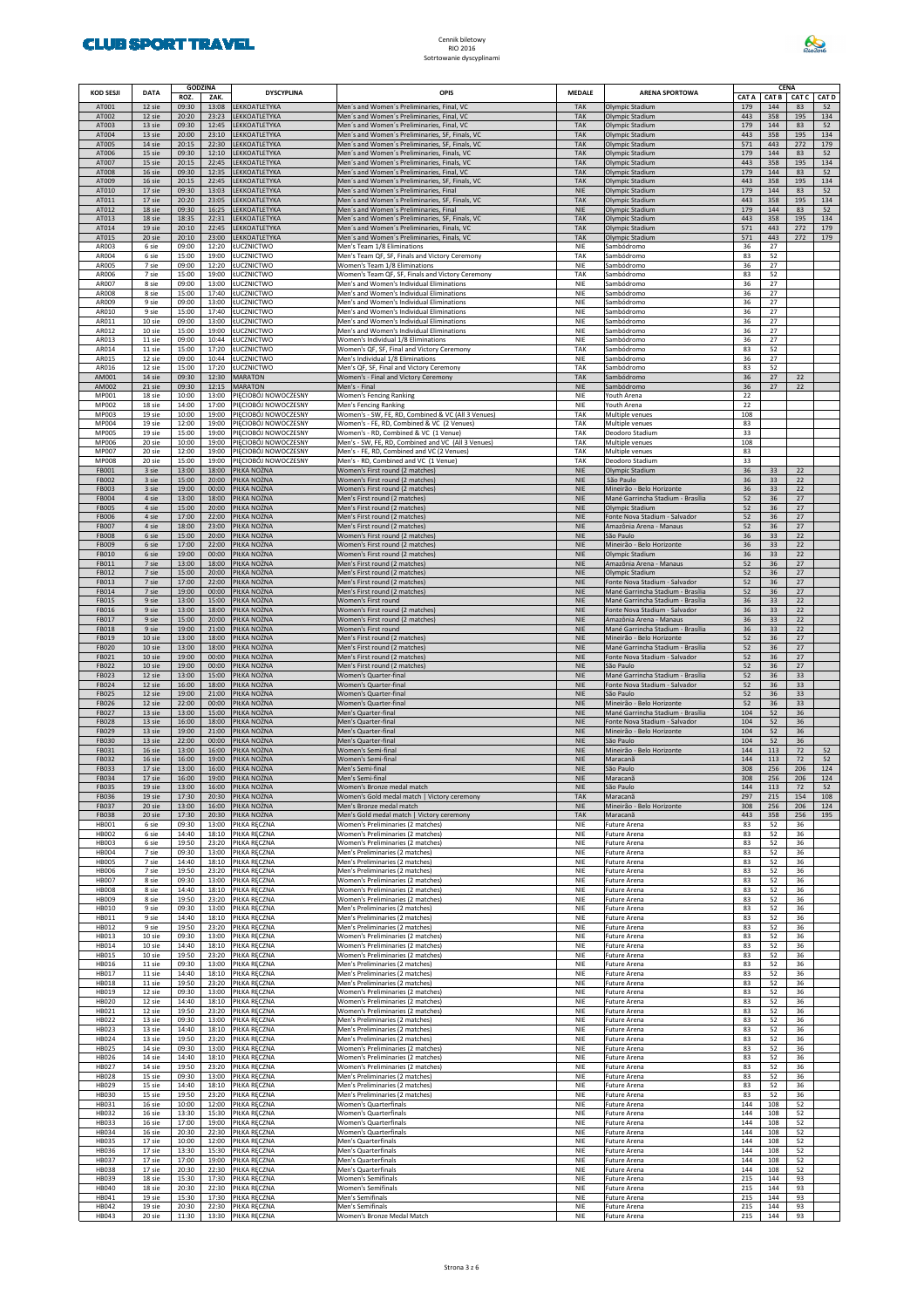

| <b>KOD SESJI</b>             | <b>DATA</b>      | <b>GODZINA</b><br>ROZ.<br>ZAK. |                | <b>DYSCYPLINA</b>                                    | OPIS                                                                                         | <b>MEDALE</b>            | <b>ARENA SPORTOWA</b>                                              | CAT A      |            | CENA<br>CAT B CAT C<br><b>CAT D</b> |          |
|------------------------------|------------------|--------------------------------|----------------|------------------------------------------------------|----------------------------------------------------------------------------------------------|--------------------------|--------------------------------------------------------------------|------------|------------|-------------------------------------|----------|
| HB044                        | 20 sie           | 15:30                          | 17:30          | PIŁKA RĘCZNA                                         | Women's Gold Medal Match                                                                     | TAK                      | <b>Future Arena</b>                                                | 358        | 215        | 113                                 |          |
| <b>HB045</b><br>HB046        | 21 sie<br>21 sie | 10:30<br>14:30                 | 12:30<br>16:30 | PIŁKA RĘCZNA<br>PIŁKA RĘCZNA                         | Men's Bronze Medal Match<br>Men's Gold Medal Match                                           | <b>NIE</b><br>TAK        | <b>Future Arena</b><br><b>Future Arena</b>                         | 215<br>358 | 144<br>215 | 93<br>113                           |          |
| <b>WP001</b><br><b>WP002</b> | 6 sie<br>6 sie   | 10:00<br>14:10                 | 12:40<br>16:50 | PIŁKA WODNA<br>PIŁKA WODNA                           | Men's Preliminary Round<br>Men's Preliminary Round                                           | <b>NIE</b><br><b>NIE</b> | Maracanã Aquatics Centre<br>Maracanã Aquatics Centre               | 27<br>27   |            |                                     |          |
| <b>WP003</b>                 | 6 sie            | 18:20                          | 21:00          | PIŁKA WODNA                                          | Men's Preliminary Round                                                                      | <b>NIE</b>               | Maracanã Aquatics Centre                                           | 27         |            |                                     |          |
| <b>WP004</b><br><b>WP005</b> | 8 sie<br>8 sie   | 10:00<br>14:10                 | 12:40<br>16:50 | PIŁKA WODNA<br>PIŁKA WODNA                           | Men's Preliminary Round<br>Men's Preliminary Round                                           | <b>NIE</b><br><b>NIE</b> | Maracanã Aquatics Centre<br>Maracanã Aquatics Centre               | 27<br>27   |            |                                     |          |
| <b>WP006</b><br><b>WP007</b> | 8 sie<br>9 sie   | 18:20<br>10:00                 | 21:00<br>12:40 | <b>PIŁKA WODNA</b><br>PIŁKA WODNA                    | Men's Preliminary Round<br>Women's Preliminary Round                                         | <b>NIE</b><br><b>NIE</b> | Maracanã Aquatics Centre<br>Maracanã Aquatics Centre               | 27<br>27   |            |                                     |          |
| <b>WP008</b>                 | 9 sie            | 14:10                          | 16:50          | PIŁKA WODNA                                          | <b>Women's Preliminary Round</b>                                                             | <b>NIE</b>               | Maracanã Aquatics Centre                                           | 27         |            |                                     |          |
| <b>WP009</b><br>WP010        | 10 sie<br>10 sie | 10:00<br>14:10                 | 12:40<br>16:50 | PIŁKA WODNA<br>PIŁKA WODNA                           | Men's Preliminary Round<br>Men's Preliminary Round                                           | <b>NIE</b><br><b>NIE</b> | Maracanã Aquatics Centre<br>Maracanã Aquatics Centre               | 27<br>27   |            |                                     |          |
| WP011                        | 10 sie           | 18:20                          | 21:00          | PIŁKA WODNA                                          | Men's Preliminary Round                                                                      | <b>NIE</b>               | Maracanã Aquatics Centre                                           | 27         |            |                                     |          |
| WP012<br>WP013               | 11 sie<br>11 sie | 10:00<br>14:10                 | 12:40<br>16:50 | PIŁKA WODNA<br>PIŁKA WODNA                           | Women's Preliminary Round<br><b>Women's Preliminary Round</b>                                | <b>NIE</b><br><b>NIE</b> | Maracanã Aquatics Centre<br>Maracanã Aquatics Centre               | 27<br>27   |            |                                     |          |
| WP014<br><b>WP015</b>        | 12 sie<br>12 sie | 10:00<br>14:10                 | 12:40<br>16:50 | <b>PIŁKA WODNA</b><br>PIŁKA WODNA                    | Men's Preliminary Round<br>Men's Preliminary Round                                           | <b>NIE</b><br><b>NIE</b> | Maracanã Aquatics Centre<br>Maracanã Aquatics Centre               | 27<br>27   |            |                                     |          |
| WP016                        | 12 sie           | 18:20                          | 21:00          | <b>PIŁKA WODNA</b>                                   | Men's Preliminary Round                                                                      | <b>NIE</b>               | Maracanã Aquatics Centre                                           | 27         |            |                                     |          |
| WP017<br><b>WP018</b>        | 13 sie<br>13 sie | 10:00<br>14:10                 | 12:40<br>16:50 | <b>PIŁKA WODNA</b><br>PIŁKA WODNA                    | Women's Preliminary Round<br><b>Women's Preliminary Round</b>                                | <b>NIE</b><br><b>NIE</b> | Maracanã Aquatics Centre<br>Maracanã Aquatics Centre               | 27<br>27   |            |                                     |          |
| WP019                        | 14 sie           | 10:00                          | 12:40          | <b>PIŁKA WODNA</b>                                   | Men's Preliminary Round                                                                      | <b>NIE</b>               | Maracanã Aquatics Centre                                           | 27         |            |                                     |          |
| <b>WP020</b><br>WP021        | 14 sie<br>14 sie | 14:10<br>18:20                 | 16:50<br>21:00 | PIŁKA WODNA<br>PIŁKA WODNA                           | Men's Preliminary Round<br>Men's Preliminary Round                                           | <b>NIE</b><br><b>NIE</b> | Maracanã Aquatics Centre<br>Maracanã Aquatics Centre               | 27<br>27   |            |                                     |          |
| <b>WP022</b><br><b>WP023</b> | 15 sie<br>15 sie | 14:10<br>18:20                 | 16:50<br>21:00 | PIŁKA WODNA<br>PIŁKA WODNA                           | <b>Women's Quarterfinals</b><br><b>Women's Quarterfinals</b>                                 | <b>NIE</b><br><b>NIE</b> | <b>Olympic Aquatics Stadium</b><br><b>Olympic Aquatics Stadium</b> | 134<br>134 | 83<br>83   | 36<br>36                            |          |
| <b>WP024</b>                 | 16 sie           | 10:00                          | 12:40          | PIŁKA WODNA                                          | Men's Quarterfinals                                                                          | <b>NIE</b>               | <b>Olympic Aquatics Stadium</b>                                    | 134        | 83         | 36                                  |          |
| <b>WP025</b><br><b>WP026</b> | 16 sie<br>17 sie | 14:10<br>10:00                 | 16:50<br>12:40 | PIŁKA WODNA<br>PIŁKA WODNA                           | <b>Men's Quarterfinals</b><br>Women's classification, semifinal                              | <b>NIE</b><br><b>NIE</b> | <b>Olympic Aquatics Stadium</b><br><b>Olympic Aquatics Stadium</b> | 134<br>174 | 83<br>113  | 36<br>52                            |          |
| <b>WP027</b><br><b>WP028</b> | 17 sie<br>18 sie | 15:10<br>10:00                 | 17:50<br>12:40 | PIŁKA WODNA<br>PIŁKA WODNA                           | Women's classification, semifinal<br>Men's classification, semifinal                         | <b>NIE</b><br><b>NIE</b> | <b>Olympic Aquatics Stadium</b>                                    | 174<br>174 | 113<br>113 | 52<br>52                            |          |
| <b>WP029</b>                 | 18 sie           | 15:10                          | 17:50          | PIŁKA WODNA                                          | Men's classification, semifinal                                                              | <b>NIE</b>               | <b>Olympic Aquatics Stadium</b><br><b>Olympic Aquatics Stadium</b> | 174        | 113        | 52                                  |          |
| <b>WP030</b><br>WP031        | 19 sie<br>19 sie | 10:00<br>14:10                 | 12:40<br>17:20 | PIŁKA WODNA<br>PIŁKA WODNA                           | Women's classification, bronze medal<br>Women's classification, gold medal, victory ceremony | <b>NIE</b><br><b>TAK</b> | <b>Olympic Aquatics Stadium</b><br><b>Olympic Aquatics Stadium</b> | 174<br>297 | 113<br>154 | 52<br>72                            |          |
| <b>WP032</b>                 | 20 sie           | 11:40                          | 14:20          | PIŁKA WODNA                                          | Men's classification, bronze medal                                                           | <b>NIE</b>               | <b>Olympic Aquatics Stadium</b>                                    | 174        | 113        | 52                                  |          |
| <b>WP033</b><br>SW001        | 20 sie<br>6 sie  | 16:30<br>13:00                 | 19:40<br>16:00 | PIŁKA WODNA<br>PŁYWANIE                              | Men's classification, gold medal, victory ceremony<br>Men's and Women's Heats                | <b>TAK</b><br><b>NIE</b> | <b>Olympic Aquatics Stadium</b><br>Olympic Aquatics Stadium        | 297<br>179 | 154<br>144 | 72<br>83                            |          |
| SW002<br>SW003               | 6 sie<br>7 sie   | 22:00<br>13:00                 | 00:05<br>15:50 | PŁYWANIE<br>PŁYWANIE                                 | Men's and Women's SF, Final & Victory Ceremony<br>Men's and Women's Heats                    | TAK<br><b>NIE</b>        | Olympic Aquatics Stadium<br>Olympic Aquatics Stadium               | 443<br>179 | 256<br>144 | 134<br>83                           |          |
| SW004                        | 7 sie            | 22:00                          | 00:05          | PŁYWANIE                                             | Men's and Women's SF, Final & Victory Ceremony                                               | TAK                      | Olympic Aquatics Stadium                                           | 443        | 256        | 134                                 |          |
| SW005<br>SW006               | 8 sie<br>8 sie   | 13:00<br>22:00                 | 14:40<br>23:45 | PŁYWANIE<br>PŁYWANIE                                 | Men's and Women's Heats<br>Men's and Women's SF, Final & Victory Ceremony                    | <b>NIE</b><br>TAK        | <b>Olympic Aquatics Stadium</b><br>Olympic Aquatics Stadium        | 179<br>443 | 144<br>256 | 83<br>134                           |          |
| SW007                        | 9 sie            | 13:00                          | 15:15          | PŁYWANIE                                             | Men's and Women's Heats                                                                      | <b>NIE</b>               | Olympic Aquatics Stadium                                           | 179        | 144        | 83                                  |          |
| SW008<br>SW009               | 9 sie<br>10 sie  | 22:00<br>13:00                 | 23:50<br>16:05 | PŁYWANIE<br>PŁYWANIE                                 | Men's and Women's SF, Final & Victory Ceremony<br>Men's and Women's Heats                    | TAK<br><b>NIE</b>        | Olympic Aquatics Stadium<br><b>Olympic Aquatics Stadium</b>        | 443<br>179 | 256<br>144 | 134<br>83                           |          |
| SW010<br>SW011               | 10 sie<br>11 sie | 22:00<br>13:00                 | 00:05<br>15:10 | PŁYWANIE<br>PŁYWANIE                                 | Men's and Women's SF, Final & Victory Ceremony<br>Men's and Women's Heats                    | TAK<br><b>NIE</b>        | Olympic Aquatics Stadium<br>Olympic Aquatics Stadium               | 443<br>179 | 256<br>144 | 134<br>83                           | 134      |
| SW012                        | 11 sie           | 22:00                          | 23:35          | PŁYWANIE                                             | Men's and Women's SF, Final & Victory Ceremony                                               | TAK                      | Olympic Aquatics Stadium                                           | 443        | 256        | 134                                 |          |
| SW013<br>SW014               | 12 sie<br>12 sie | 13:00<br>22:00                 | 15:45<br>23:20 | PŁYWANIE<br>PŁYWANIE                                 | Men's and Women's Heats<br>Men's and Women's Final & Victory Ceremony                        | NIE<br>TAK               | Olympic Aquatics Stadium<br>Olympic Aquatics Stadium               | 179<br>443 | 144<br>256 | 83<br>134                           |          |
| SW015                        | 13 sie           | 22:00                          | 23:30          | PŁYWANIE                                             | Men's and Women's Final & Victory Ceremony                                                   | TAK                      | Olympic Aquatics Stadium                                           | 443        | 256        | 134                                 |          |
| OW001<br>OW002               | 15 sie<br>16 sie | 08:00<br>08:00                 | 10:30<br>10:30 | PŁYWANIE - OTWARTY AKWEN<br>PŁYWANIE - OTWARTY AKWEN | <b>Women's Final and Victory Ceremony</b><br>Men's Final and Victory Ceremony                | <b>TAK</b><br><b>TAK</b> | Fort Copacabana<br>Fort Copacabana                                 | 22<br>22   |            |                                     |          |
| SY001<br>SY002               | 14 sie<br>15 sie | 11:00<br>11:00                 | 13:10<br>12:40 | PŁYWANIE SYNCHRONICZNE<br>PŁYWANIE SYNCHRONICZNE     | Women's Duets Technical Routine<br>Women's Duets Free Routine                                | <b>NIE</b><br>NIE        | <b>Barra Aquatics Centre</b><br><b>Barra Aquatics Centre</b>       | 93<br>93   | 52<br>52   | 33<br>33                            |          |
| SY003                        | 16 sie           | 14:00                          | 15:30          | PŁYWANIE SYNCHRONICZNE                               | Women's Duet Final and Victory Ceremony                                                      | TAK                      | <b>Barra Aquatics Centre</b>                                       | 215        | 154        | 72                                  |          |
| SY004<br><b>SY005</b>        | 18 sie<br>19 sie | 13:00<br>12:00                 | 13:45<br>13:30 | PŁYWANIE SYNCHRONICZNE<br>PŁYWANIE SYNCHRONICZNE     | Women's Team Technical Routine<br>Women's Team Free Routine and Victory Ceremony             | NIE<br>TAK               | <b>Barra Aquatics Centre</b><br><b>Barra Aquatics Centre</b>       | 93<br>215  | 52<br>154  | 33<br>72                            |          |
| <b>WL001</b><br><b>WL002</b> | 6 sie<br>7 sie   | 19:00<br>10:00                 | 21:00<br>14:00 | PODNOSZENIE CIĘŻARÓW<br>PODNOSZENIE CIĘŻARÓW         | Women's 48kg Group A, Victory Ceremony<br>Men's 56kg Group B and Women's 53kg Group B        | <b>TAK</b><br><b>NIE</b> | Riocentro - Pavilion 2<br>Riocentro - Pavilion 2                   | 52<br>33   | 36<br>22   |                                     |          |
| <b>WL003</b>                 | 7 sie            | 15:30                          | 17:30          | PODNOSZENIE CIĘŻARÓW                                 | Women's 53kg Group A, Victory Ceremony                                                       | <b>TAK</b>               | Riocentro - Pavilion 2                                             | 52         | 36         |                                     |          |
| <b>WL004</b><br><b>WL005</b> | 7 sie<br>8 sie   | 19:00<br>10:00                 | 21:00<br>14:00 | PODNOSZENIE CIĘŻARÓW<br>PODNOSZENIE CIĘŻARÓW         | Men's 56kg Group A, Victory Ceremony<br>Men's 62kg Group B and Women's 58kg Group B          | <b>TAK</b><br><b>NIE</b> | Riocentro - Pavilion 2<br>Riocentro - Pavilion 2                   | 52<br>33   | 36<br>22   |                                     |          |
| <b>WL006</b>                 | 8 sie            | 15:30                          | 17:30          | PODNOSZENIE CIĘŻARÓW                                 | Women's 58kg Group A, Victory Ceremony                                                       | <b>TAK</b>               | Riocentro - Pavilion 2                                             | 52         | 36         |                                     |          |
| <b>WL007</b><br><b>WL008</b> | 8 sie<br>9 sie   | 19:00<br>10:00                 | 21:00<br>14:00 | PODNOSZENIE CIEŻARÓW<br>PODNOSZENIE CIEŻARÓW         | Men's 62kg Group A, Victory Ceremony<br>Men's 69kg Group B and Women's 63kg Group B          | <b>TAK</b><br><b>NIE</b> | Riocentro - Pavilion 2<br>Riocentro - Pavilion 2                   | 52<br>33   | 36<br>22   |                                     |          |
| <b>WL009</b><br><b>WL010</b> | 9 sie<br>9 sie   | 15:30<br>19:00                 | 17:30<br>21:00 | PODNOSZENIE CIEŻARÓW<br>PODNOSZENIE CIEŻARÓW         | Women's 63kg Group A, Victory Ceremony<br>Men's 69kg Group A, Victory Ceremony               | <b>TAK</b><br><b>TAK</b> | Riocentro - Pavilion 2<br>Riocentro - Pavilion 2                   | 52<br>52   | 36<br>36   |                                     |          |
| WL011                        | 10 sie           | 10:00<br>14:00                 |                | PODNOSZENIE CIEŻARÓW                                 | Men's 77kg Group B and Women's 69kg Group B                                                  | <b>NIE</b>               | Riocentro - Pavilion 2                                             | 33         | 22         |                                     |          |
| <b>WL012</b><br><b>WL013</b> | 10 sie<br>10 sie | 15:30<br>19:00                 | 17:30<br>21:00 | PODNOSZENIE CIEŻARÓW<br>PODNOSZENIE CIEŻARÓW         | Women's 69kg Group A, Victory Ceremony<br>Men's 77kg Group A, Victory Ceremony               | <b>TAK</b><br><b>TAK</b> | Riocentro - Pavilion 2<br>Riocentro - Pavilion 2                   | 52<br>52   | 36<br>36   |                                     |          |
| <b>WL014</b><br>W1015        | 12 sie<br>12 sie | 10:00<br>15:30                 | 14:00<br>17:30 | PODNOSZENIE CIĘŻARÓW<br>PODNOSZENIE CIEŻARÓW         | Men's 85kg Group B and Women's 75kg Group B<br>Women's 75kg Group A. Victory Ceremony        | <b>NIE</b><br>TAK        | Riocentro - Pavilion 2<br><b>Riocentro - Pavilion 2</b>            | 33<br>52   | 22<br>36   |                                     |          |
| <b>WL016</b>                 | 12 sie           | 19:00                          | 21:00          | PODNOSZENIE CIĘŻARÓW                                 | Men's 85kg Group A, Victory Ceremony                                                         | <b>TAK</b>               | Riocentro - Pavilion 2                                             | 52         | 36         |                                     |          |
| <b>WL017</b><br><b>WL018</b> | 13 sie<br>13 sie | 15:30<br>19:00                 | 17:30<br>21:00 | PODNOSZENIE CIEŻARÓW<br>PODNOSZENIE CIEŻARÓW         | Men's 94kg Group B<br>Men's 94kg Group A. Victory Ceremony                                   | <b>NIE</b><br><b>TAK</b> | Riocentro - Pavilion 2<br>Riocentro - Pavilion 2                   | 33<br>52   | 22<br>36   |                                     |          |
| WL019                        | 14 sie           | 19:00                          | 21:00          | PODNOSZENIE CIEŻARÓW                                 | Women's +75kg Group A, Victory Ceremony                                                      | <b>TAK</b>               | Riocentro - Pavilion 2                                             | 52         | 36         |                                     |          |
| <b>WL020</b><br>WL021        | 15 sie<br>15 sie | 15:30<br>19:00                 | 17:30<br>21:00 | PODNOSZENIE CIEŻARÓW<br>PODNOSZENIE CIEŻARÓW         | Men's 105kg Group B<br>Men's 105kg Group A, Victory Ceremony                                 | NIE<br><b>TAK</b>        | Riocentro - Pavilion 2<br>Riocentro - Pavilion 2                   | 33<br>52   | 22<br>36   |                                     |          |
| <b>WL022</b><br><b>WL023</b> | 16 sie<br>16 sie | 15:30<br>19:00                 | 17:30<br>21:00 | PODNOSZENIE CIEŻARÓW<br>PODNOSZENIE CIEŻARÓW         | Men's +105kg Group B<br>Men's +105kg Group A, Victory Ceremony                               | <b>NIE</b><br><b>TAK</b> | Riocentro - Pavilion 2<br>Riocentro - Pavilion 2                   | 33<br>52   | 22<br>36   |                                     |          |
| <b>RU001</b>                 | 6 sie            | 11:00                          | 14:00          | RUGBY                                                | Women's Pool Round (6 Matches)                                                               | NIE                      | Deodoro Stadium                                                    | 52         | 33         |                                     |          |
| <b>RU002</b><br><b>RU003</b> | 6 sie<br>7 sie   | 16:00<br>11:00                 | 19:00<br>14:00 | RUGBY<br>RUGBY                                       | Women's Pool Round (6 Matches)<br>Women's Pool Round (6 Matches)                             | NIE<br>NIE               | Deodoro Stadium<br>Deodoro Stadium                                 | 52<br>52   | 33<br>33   |                                     |          |
| <b>RU004</b><br><b>RU005</b> | 7 sie<br>8 sie   | 16:00<br>12:30                 | 19:00<br>15:30 | RUGBY<br>RUGBY                                       | Women's Placing 9-12 and Quarterfinals<br>Women's Placing 5-12, Semifinals                   | NIE<br>NIE               | Deodoro Stadium<br>Deodoro Stadium                                 | 83<br>113  | 36<br>52   |                                     |          |
| <b>RU006</b>                 | 8 sie            | 17:30                          | 20:00          | RUGBY                                                | Women's Placing 5-8, Bronze, Gold Medal Match, VC                                            | TAK                      | Deodoro Stadium                                                    | 154        | 72         |                                     |          |
| <b>RU007</b><br><b>RU008</b> | 9 sie<br>9 sie   | 11:00<br>16:00                 | 14:00<br>19:00 | RUGBY<br>RUGBY                                       | Men's Pool Round (6 Matches)<br>Men's Pool Round (6 Matches)                                 | NIE<br>NIE               | Deodoro Stadium<br>Deodoro Stadium                                 | 52<br>52   | 33<br>33   |                                     |          |
| <b>RU009</b><br><b>RU010</b> | 10 sie<br>10 sie | 11:00<br>16:00                 | 14:00<br>19:00 | RUGBY<br>RUGBY                                       | Men's Pool Round (6 Matches)<br>Men's Placing 9-12 and Quarterfinals                         | NIE<br>NIE               | Deodoro Stadium<br>Deodoro Stadium                                 | 52<br>83   | 33<br>36   |                                     |          |
| RU011                        | 11 sie           | 12:30                          | 15:30          | RUGBY                                                | Men's Placing 5-12, Semifinals                                                               | NIE                      | Deodoro Stadium                                                    | 113        | 52         |                                     |          |
| <b>RU012</b><br>VO001        | 11 sie<br>6 sie  | 17:30<br>09:30                 | 20:00<br>13:20 | RUGBY<br>SIATKÓWKA                                   | Men's Placing 5-8, Bronze, Gold Medal Match, VC<br>Women's Preliminary Round (2 matches)     | TAK<br>NIE               | Deodoro Stadium<br>Maracanãzinho                                   | 154<br>179 | 72<br>144  | 83                                  | 52       |
| VO002                        | 6 sie            | 15:00                          | 18:50          | SIATKÓWKA                                            | Women's Preliminary Round (2 matches)                                                        | NIE                      | Maracanãzinho                                                      | 179        | 144        | 83                                  | 52       |
| VO003<br>VO004               | 6 sie<br>7 sie   | 20:30<br>09:30                 | 00:20<br>13:20 | SIATKÓWKA<br>SIATKÓWKA                               | Women's Preliminary Round (2 matches)<br>Men's Preliminary Round (2 matches)                 | <b>NIE</b><br>NIE        | Maracanãzinho<br>Maracanãzinho                                     | 179<br>179 | 144<br>144 | 83<br>83                            | 52<br>52 |
| <b>VO005</b><br>VO006        | 7 sie<br>7 sie   | 15:00<br>20:30                 | 18:50<br>00:20 | SIATKÓWKA<br>SIATKÓWKA                               | Men's Preliminary Round (2 matches)<br>Men's Preliminary Round (2 matches)                   | <b>NIE</b><br><b>NIE</b> | Maracanãzinho<br>Maracanãzinho                                     | 179<br>179 | 144<br>144 | 83<br>83                            | 52<br>52 |
| VO007                        | 8 sie            | 09:30                          | 13:20          | SIATKÓWKA                                            | Women's Preliminary Round (2 matches)                                                        | NIE                      | Maracanãzinho                                                      | 179        | 144        | 83                                  | 52       |
| <b>VO008</b><br>VO009        | 8 sie<br>8 sie   | 15:00<br>20:30                 | 18:50<br>00:20 | SIATKÓWKA<br>SIATKÓWKA                               | Women's Preliminary Round (2 matches)<br>Women's Preliminary Round (2 matches)               | <b>NIE</b><br>NIE        | Maracanãzinho<br>Maracanãzinho                                     | 179<br>179 | 144<br>144 | 83<br>83                            | 52<br>52 |
| VO010<br>VO011               | 9 sie<br>9 sie   | 09:30<br>15:00                 | 13:20<br>18:50 | SIATKÓWKA<br>SIATKÓWKA                               | Men's Preliminary Round (2 matches)<br>Men's Preliminary Round (2 matches)                   | <b>NIE</b><br><b>NIE</b> | Maracanãzinho<br>Maracanãzinho                                     | 179<br>179 | 144<br>144 | 83<br>83                            | 52<br>52 |
| VO012                        | 9 sie            | 20:30                          | 00:20          | SIATKÓWKA                                            | Men's Preliminary Round (2 matches)                                                          | NIE                      | Maracanãzinho                                                      | 179        | 144        | 83                                  | 52       |
| VO013<br>VO014               | 10 sie<br>10 sie | 09:30<br>15:00                 | 13:20<br>18:50 | SIATKÓWKA<br>SIATKÓWKA                               | Women's Preliminary Round (2 matches)<br>Women's Preliminary Round (2 matches)               | <b>NIE</b><br><b>NIE</b> | Maracanãzinho<br>Maracanãzinho                                     | 179<br>179 | 144<br>144 | 83<br>83                            | 52<br>52 |
| VO015                        | 10 sie           | 20:30                          | 00:20          | SIATKÓWKA                                            | Women's Preliminary Round (2 matches)                                                        | NIE                      | Maracanãzinho                                                      | 179        | 144        | 83                                  | 52       |
| VO016<br>VO017               | 11 sie<br>11 sie | 09:30<br>15:00                 | 13:20<br>18:50 | SIATKÓWKA<br>SIATKÓWKA                               | Men's Preliminary Round (2 matches)<br>Men's Preliminary Round (2 matches)                   | <b>NIE</b><br>NIE        | Maracanãzinho<br>Maracanãzinho                                     | 179<br>179 | 144<br>144 | 83<br>83                            | 52<br>52 |
| <b>VO018</b><br>VO019        | 11 sie<br>12 sie | 20:30<br>09:30                 | 00:20<br>13:20 | SIATKÓWKA<br>SIATKÓWKA                               | Men's Preliminary Round (2 matches)<br>Women's Preliminary Round (2 matches)                 | <b>NIE</b><br><b>NIE</b> | Maracanãzinho<br>Maracanãzinho                                     | 179<br>179 | 144<br>144 | 83<br>83                            | 52<br>52 |
| VO020                        | 12 sie           | 15:00                          | 18:50          | SIATKÓWKA                                            | Women's Preliminary Round (2 matches)                                                        | NIE                      | Maracanãzinho                                                      | 179        | 144        | 83                                  | 52       |
| VO021<br>VO022               | 12 sie<br>13 sie | 20:30<br>09:30                 | 00:20<br>13:20 | SIATKÓWKA<br>SIATKÓWKA                               | Women's Preliminary Round (2 matches)<br>Men's Preliminary Round (2 matches)                 | <b>NIE</b><br>NIE        | Maracanãzinho<br>Maracanãzinho                                     | 179<br>179 | 144<br>144 | 83<br>83                            | 52<br>52 |
| VO023<br>VO024               | 13 sie<br>13 sie | 15:00<br>20:30                 | 18:50<br>00:20 | SIATKÓWKA<br>SIATKÓWKA                               | Men's Preliminary Round (2 matches)<br>Men's Preliminary Round (2 matches)                   | <b>NIE</b><br><b>NIE</b> | Maracanãzinho<br>Maracanãzinho                                     | 179<br>179 | 144<br>144 | 83<br>83                            | 52<br>52 |
| VO025                        | 14 sie           | 09:30<br>13:20                 |                | SIATKÓWKA                                            | Women's Preliminary Round (2 matches)                                                        | <b>NIE</b>               | Maracanãzinho                                                      | 179        | 144        | 83                                  | 52       |
| VO026<br>VO027               | 14 sie<br>14 sie | 15:00<br>18:50<br>20:30        | 00:20          | SIATKÓWKA<br>SIATKÓWKA                               | Women's Preliminary Round (2 matches)<br>Women's Preliminary Round (2 matches)               | <b>NIE</b><br>NIE        | Maracanãzinho<br>Maracanãzinho                                     | 179<br>179 | 144<br>144 | 83<br>83                            | 52<br>52 |
|                              |                  |                                |                |                                                      |                                                                                              |                          |                                                                    |            |            |                                     |          |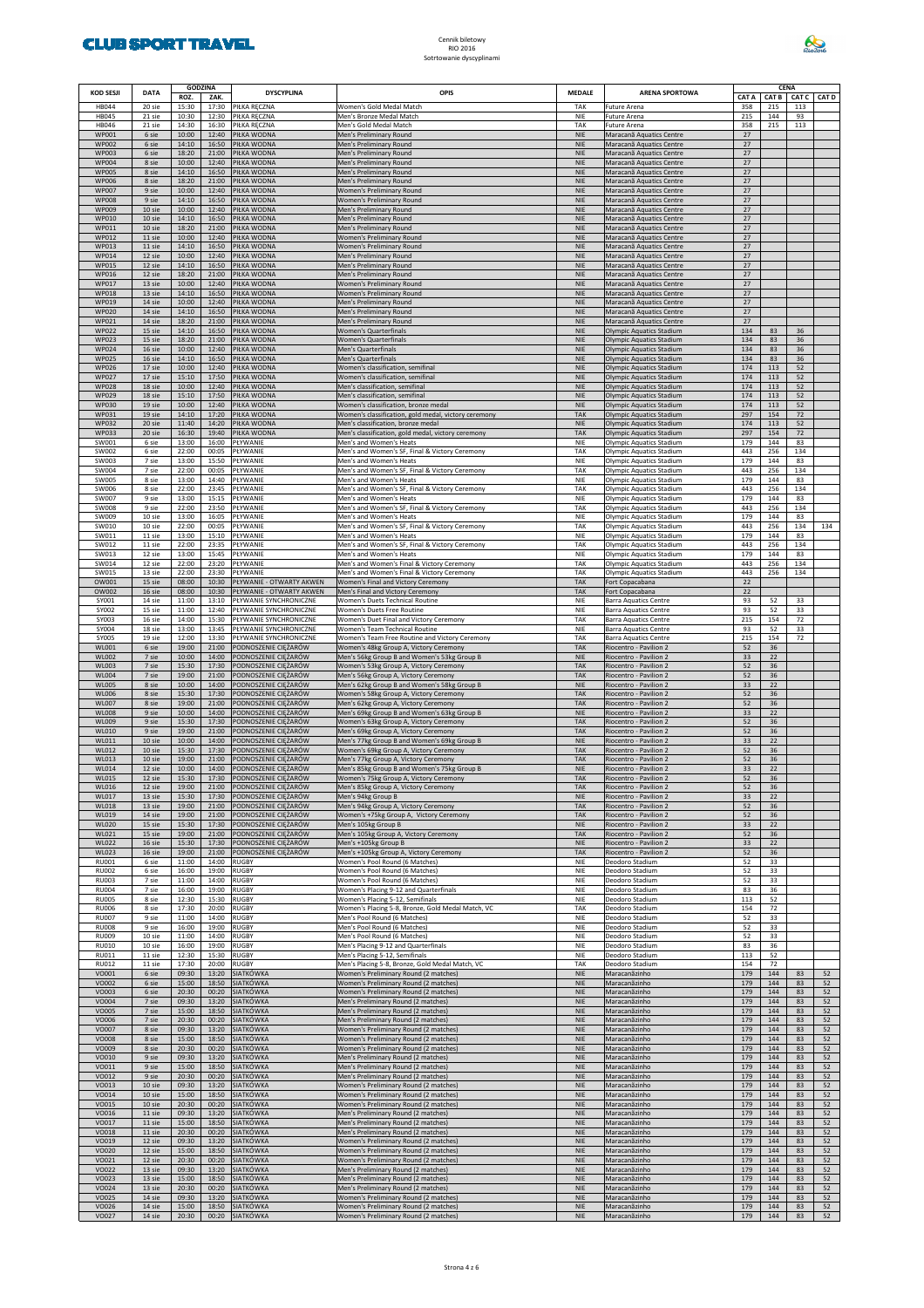

| <b>KOD SESJI</b>             | <b>DATA</b>      | <b>GODZINA</b><br>ROZ. | ZAK.           | <b>DYSCYPLINA</b>                            | OPIS                                                                                                                     | <b>MEDALE</b>            | <b>ARENA SPORTOWA</b>                                     |              |              | <b>CENA</b><br>CAT C |             |
|------------------------------|------------------|------------------------|----------------|----------------------------------------------|--------------------------------------------------------------------------------------------------------------------------|--------------------------|-----------------------------------------------------------|--------------|--------------|----------------------|-------------|
| <b>VO028</b>                 | 15 sie           | 09:30                  | 13:20          | <b>SIATKÓWKA</b>                             | Men's Preliminary Round (2 matches)                                                                                      | <b>NIE</b>               | Maracanãzinho                                             | CAT A<br>179 | CAT B<br>144 | 83                   | CAT D<br>52 |
| VO029<br>VO030               | 15 sie<br>15 sie | 15:00<br>20:30         | 18:50<br>00:20 | SIATKÓWKA<br>SIATKÓWKA                       | Men's Preliminary Round (2 matches)<br>Men's Preliminary Round (2 matches)                                               | <b>NIE</b><br><b>NIE</b> | Maracanãzinho<br>Maracanãzinho                            | 179<br>179   | 144<br>144   | 83<br>83             | 52<br>52    |
| VO031<br>VO032               | 16 sie<br>16 sie | 10:00<br>14:00         | 12:00<br>16:00 | SIATKÓWKA<br>SIATKÓWKA                       | Women's Quarterfinals                                                                                                    | <b>NIE</b><br><b>NIE</b> | Maracanãzinho                                             | 215<br>215   | 174<br>174   | 118<br>118           | 93<br>93    |
| VO033                        | 16 sie           | 18:00                  | 20:00          | <b>SIATKÓWKA</b>                             | <b>Women's Quarterfinals</b><br><b>Women's Quarterfinals</b>                                                             | <b>NIE</b>               | Maracanãzinho<br>Maracanãzinho                            | 215          | 174          | 118                  | 93          |
| VO034<br>VO035               | 16 sie<br>17 sie | 22:15<br>10:00         | 00:15<br>12:00 | SIATKÓWKA<br>SIATKÓWKA                       | <b>Women's Quarterfinals</b><br>Men's Quarterfinals                                                                      | <b>NIE</b><br><b>NIE</b> | Maracanãzinho<br>Maracanãzinho                            | 215<br>215   | 174<br>174   | 118<br>118           | 93<br>93    |
| VO036                        | 17 sie           | 14:00                  | 16:00          | <b>SIATKÓWKA</b>                             | Men's Quarterfinals                                                                                                      | <b>NIE</b><br><b>NIE</b> | Maracanãzinho                                             | 215          | 174          | 118                  | 93          |
| VO037<br><b>VO038</b>        | 17 sie<br>17 sie | 18:00<br>22:15         | 20:00<br>00:15 | SIATKÓWKA<br>SIATKÓWKA                       | Men's Quarterfinals<br>Men's Quarterfinals                                                                               | <b>NIE</b>               | Maracanãzinho<br>Maracanãzinho                            | 215<br>215   | 174<br>174   | 118<br>118           | 93<br>93    |
| VO039<br>VO040               | 18 sie<br>18 sie | 13:00<br>22:15         | 15:00<br>00:15 | SIATKÓWKA<br>SIATKÓWKA                       | Women's Semifinals<br>Women's Semifinals                                                                                 | <b>NIE</b><br><b>NIE</b> | Maracanãzinho<br>Maracanãzinho                            | 308<br>308   | 256<br>256   | 159<br>159           | 124<br>124  |
| VO041                        | 19 sie           | 13:00                  | 15:00          | SIATKÓWKA                                    | Men's Semifinals                                                                                                         | <b>NIE</b>               | Maracanãzinho                                             | 308          | 256          | 159                  | 124         |
| <b>VO042</b><br>VO043        | 19 sie<br>20 sie | 22:15<br>13:00         | 00:15<br>15:00 | SIATKÓWKA<br>SIATKÓWKA                       | Men's Semifinals<br>Women's Bronze Medal                                                                                 | <b>NIE</b><br><b>NIE</b> | Maracanãzinho<br>Maracanãzinho                            | 308<br>308   | 256<br>256   | 159<br>159           | 124<br>124  |
| VO044<br>VO045               | 20 sie<br>21 sie | 22:15<br>09:30         | 00:15<br>11:30 | <b>SIATKÓWKA</b><br>SIATKÓWKA                | Women's Final and Victory Ceremony<br>Men's Bronze Medal                                                                 | <b>TAK</b><br><b>NIE</b> | Maracanãzinho<br>Maracanãzinho                            | 443<br>308   | 358<br>256   | 195<br>159           | 134<br>124  |
| VO046                        | 21 sie           | 13:30                  | 15:30          | SIATKÓWKA                                    | Men's Final and Victory Ceremony                                                                                         | <b>TAK</b>               | Maracanãzinho                                             | 571          | 443          | 272                  | 179         |
| <b>BV001</b><br><b>BV002</b> | 6 sie<br>6 sie   | 10:00<br>15:30         | 13:50<br>19:20 | SIATKÓWKA PLAŻOWA<br>SIATKÓWKA PLAŻOWA       | Men's and Women's Preliminary<br>Men's and Women's Preliminary                                                           | NIE<br><b>NIE</b>        | Beach Volleyball Arena<br>Beach Volleyball Arena          | 52<br>52     | 36<br>36     | 27<br>27             |             |
| <b>BV003</b><br><b>BV004</b> | 6 sie<br>7 sie   | 21:00<br>10:00         | 00:50<br>13:50 | SIATKÓWKA PLAŻOWA<br>SIATKÓWKA PLAŻOWA       | Men's and Women's Preliminary<br>Men's and Women's Preliminary                                                           | NIE<br>NIE               | Beach Volleyball Arena<br>Beach Volleyball Arena          | 52<br>52     | 36<br>36     | 27<br>27             |             |
| <b>BV005</b>                 | 7 sie            | 15:30                  | 19:20          | SIATKÓWKA PLAŻOWA                            | Men's and Women's Preliminary                                                                                            | NIE                      | Beach Volleyball Arena                                    | 52           | 36           | 27                   |             |
| <b>BV006</b><br><b>BV007</b> | 7 sie<br>8 sie   | 21:00<br>10:00         | 00:50<br>13:50 | SIATKÓWKA PLAŻOWA<br>SIATKÓWKA PLAŻOWA       | Men's and Women's Preliminary<br>Men's and Women's Preliminary                                                           | NIE<br>NIE               | Beach Volleyball Arena<br>Beach Volleyball Arena          | 52<br>52     | 36<br>36     | 27<br>27             |             |
| <b>BV008</b><br><b>BV009</b> | 8 sie<br>8 sie   | 15:30<br>21:00         | 19:20<br>00:50 | SIATKÓWKA PLAŻOWA<br>SIATKÓWKA PLAŻOWA       | Men's and Women's Preliminary<br>Men's and Women's Preliminary                                                           | NIE<br>NIE               | Beach Volleyball Arena<br>Beach Volleyball Arena          | 52<br>52     | 36<br>36     | 27<br>27             |             |
| <b>BV010</b>                 | 9 sie            | 10:00                  | 13:50          | SIATKÓWKA PLAŻOWA                            | Men's and Women's Preliminary                                                                                            | NIE                      | Beach Volleyball Arena                                    | 52           | 36           | 27                   |             |
| <b>BV011</b><br><b>BV012</b> | 9 sie<br>9 sie   | 15:30<br>21:00         | 19:20<br>00:50 | SIATKÓWKA PLAŻOWA<br>SIATKÓWKA PLAŻOWA       | Men's and Women's Preliminary<br>Men's and Women's Preliminary                                                           | NIE<br>NIE               | Beach Volleyball Arena<br>Beach Volleyball Arena          | 52<br>52     | 36<br>36     | 27<br>27             |             |
| <b>BV013</b><br><b>BV014</b> | 10 sie<br>10 sie | 10:00<br>15:30         | 13:50<br>19:20 | SIATKÓWKA PLAŻOWA<br>SIATKÓWKA PLAŻOWA       | Men's and Women's Preliminary                                                                                            | NIE<br>NIE               | Beach Volleyball Arena                                    | 52           | 36<br>36     | 27<br>27             |             |
| <b>BV015</b>                 | 10 sie           | 21:00                  | 00:50          | SIATKÓWKA PLAŻOWA                            | Men's and Women's Preliminary<br>Men's and Women's Preliminary                                                           | NIE                      | Beach Volleyball Arena<br>Beach Volleyball Arena          | 52<br>52     | 36           | 27                   |             |
| <b>BV016</b><br>BV017        | 11 sie<br>11 sie | 10:00<br>15:30         | 13:50<br>19:20 | SIATKÓWKA PLAŻOWA<br>SIATKÓWKA PLAŻOWA       | Men's and Women's Preliminary<br>Men's and Women's Preliminary                                                           | NIE<br>NIE               | Beach Volleyball Arena<br>Beach Volleyball Arena          | 52<br>52     | 36<br>36     | 27<br>27             |             |
| <b>BV018</b>                 | 11 sie           | 21:00                  | 00:50          | SIATKÓWKA PLAŻOWA                            | Men's and Women's Preliminary, Lucky Loser                                                                               | NIE                      | Beach Volleyball Arena                                    | 52           | 36           | 27                   |             |
| <b>BV019</b><br><b>BV020</b> | 12 sie<br>12 sie | 11:00<br>15:00         | 12:50<br>16:50 | SIATKÓWKA PLAŻOWA<br>SIATKÓWKA PLAŻOWA       | Men's and Women's - Round of 16<br>Men's and Women's - Round of 16                                                       | NIE<br>NIE               | Beach Volleyball Arena<br>Beach Volleyball Arena          | 52<br>52     | 36<br>36     | 27<br>27             |             |
| BV021<br><b>BV022</b>        | 12 sie<br>12 sie | 19:00<br>23:00         | 20:50<br>00:50 | SIATKÓWKA PLAŻOWA<br>SIATKÓWKA PLAŻOWA       | Men's and Women's - Round of 16<br>Men's and Women's - Round of 16                                                       | NIE<br>NIE               | Beach Volleyball Arena<br>Beach Volleyball Arena          | 52<br>52     | 36<br>36     | 27<br>27             |             |
| <b>BV023</b>                 | 13 sie           | 11:00                  | 12:50          | SIATKÓWKA PLAŻOWA                            | Men's and Women's - Round of 16                                                                                          | NIE                      | Beach Volleyball Arena                                    | 52           | 36           | 27                   |             |
| <b>BV024</b><br><b>BV025</b> | 13 sie<br>13 sie | 15:00<br>19:00         | 16:50<br>20:50 | SIATKÓWKA PLAŻOWA<br>SIATKÓWKA PLAŻOWA       | Men's and Women's - Round of 16<br>Men's and Women's - Round of 16                                                       | NIE<br>NIE               | Beach Volleyball Arena<br>Beach Volleyball Arena          | 52<br>52     | 36<br>36     | 27<br>27             |             |
| <b>BV026</b><br><b>BV027</b> | 13 sie<br>14 sie | 23:00<br>16:00         | 00:50<br>17:50 | SIATKÓWKA PLAŻOWA<br>SIATKÓWKA PLAŻOWA       | Men's and Women's - Round of 16<br>Women's Quarterfinals                                                                 | NIE<br>NIE               | Beach Volleyball Arena<br>Beach Volleyball Arena          | 52<br>215    | 36<br>144    | 27<br>93             |             |
| <b>BV028</b>                 | 14 sie           | 23:00                  | 00:50          | SIATKÓWKA PLAŻOWA                            | Women's Quarterfinals                                                                                                    | NIE                      | Beach Volleyball Arena                                    | 215          | 144          | 93                   |             |
| <b>BV029</b><br><b>BV030</b> | 15 sie<br>15 sie | 16:00<br>23:00         | 17:50<br>00:50 | SIATKÓWKA PLAŻOWA<br>SIATKÓWKA PLAŻOWA       | Men's Quarterfinals<br>Men's Quarterfinals                                                                               | NIE<br>NIE               | Beach Volleyball Arena<br>Beach Volleyball Arena          | 215<br>215   | 144<br>144   | 93<br>93             |             |
| <b>BV031</b>                 | 16 sie           | 16:00                  | 17:50          | SIATKÓWKA PLAŻOWA                            | Men's and Women's - Semifinals                                                                                           | NIE                      | Beach Volleyball Arena                                    | 308          | 206          | 124                  |             |
| <b>BV032</b><br><b>BV033</b> | 16 sie<br>17 sie | 23:00<br>22:00         | 00:50<br>01:30 | SIATKÓWKA PLAŻOWA<br>SIATKÓWKA PLAŻOWA       | Men's and Women's - Semifinals<br>Women's - Bronze, Gold Final and Victory Ceremony                                      | NIE<br>TAK               | Beach Volleyball Arena<br>Beach Volleyball Arena          | 308<br>571   | 206<br>358   | 124<br>179           |             |
| <b>BV034</b><br>DV001        | 18 sie<br>7 sie  | 22:00<br>15:00         | 01:30<br>16:10 | SIATKÓWKA PLAŻOWA<br>SKOKI DO WODY           | Men's - Bronze, Gold Final and Victory Ceremony<br>Women's Synchronized 3m Springboard - Final, VC                       | TAK<br><b>TAK</b>        | Beach Volleyball Arena<br>Barra Aquatics Centre           | 571<br>443   | 358<br>358   | 179<br>195           | 134         |
| <b>DV002</b>                 | 8 sie            | 15:00                  | 16:15          | SKOKI DO WODY                                | Men's Synchronized 10m Platform Final, VC                                                                                | <b>TAK</b>               | Barra Aquatics Centre                                     | 443          | 358          | 195                  | 134         |
| DV003<br><b>DV004</b>        | 9 sie<br>10 sie  | 15:00<br>15:00         | 16:10<br>16:15 | SKOKI DO WODY<br>SKOKI DO WODY               | Women's Synchronized 10m Platform Final, VC<br>Men's Synchronized 3m Springboard Final, VC                               | <b>TAK</b><br><b>TAK</b> | Barra Aquatics Centre<br>Barra Aquatics Centre            | 443<br>443   | 358<br>358   | 195<br>195           | 134<br>134  |
| <b>DV005</b><br><b>DV006</b> | 12 sie<br>13 sie | 16:00<br>16:00         | 19:00<br>17:40 | SKOKI DO WODY<br>SKOKI DO WODY               | Women's 3m Springboard Preliminary<br>Women's 3m Springboard Semifinal                                                   | <b>NIE</b><br><b>NIE</b> | Barra Aquatics Centre<br>Barra Aquatics Centre            | 179<br>308   | 144<br>256   | 83<br>159            | 52<br>124   |
| <b>DV007</b>                 | 14 sie           | 16:00                  | 17:30          | SKOKI DO WODY                                | Women's 3m Springboard Final and Victory Ceremony                                                                        | <b>TAK</b>               | Barra Aquatics Centre                                     | 443          | 358          | 195                  | 134         |
| <b>DV008</b><br>DV009        | 15 sie<br>16 sie | 15:15<br>10:00         | 18:45<br>11:50 | skoki do wody<br>SKOKI DO WODY               | Men's 3m Springboard Preliminary<br>Men's 3m Springboard Semifinal                                                       | <b>NIE</b><br><b>NIE</b> | Barra Aquatics Centre<br>Barra Aquatics Centre            | 179<br>308   | 144<br>256   | 83<br>159            | 52<br>124   |
| DV010<br>DV011               | 16 sie<br>17 sie | 17:00<br>15:00         | 19:00<br>18:10 | SKOKI DO WODY<br>SKOKI DO WODY               | Men's 3m Springboard Final and Victory Ceremony<br>Women's 10m Platform Preliminary                                      | <b>TAK</b><br><b>NIE</b> | Barra Aquatics Centre<br>Barra Aquatics Centre            | 443<br>179   | 358<br>144   | 195<br>83            | 134<br>52   |
| <b>DV012</b>                 | 18 sie           | 10:00                  | 11:30          | SKOKI DO WODY                                | Women's 10m Platform Semifinal                                                                                           | <b>NIE</b>               | Barra Aquatics Centre                                     | 308          | 256          | 159                  | 124         |
| DV013<br>DV014               | 18 sie<br>19 sie | 16:00<br>15:00         | 17:30<br>18:10 | skoki do wody<br>SKOKI DO WODY               | Women's 10m Platform Final and Victory Ceremony<br>Men's 10m Platform Preliminary                                        | <b>TAK</b><br><b>NIE</b> | Barra Aquatics Centre<br><b>Barra Aquatics Centre</b>     | 443<br>179   | 358<br>144   | 195<br>83            | 134<br>52   |
| <b>DV015</b><br>DV016        | 20 sie<br>20 sie | 11:00<br>16:30         | 12:50<br>18:10 | SKOKI DO WODY<br>skoki do wody               | Men's 10m Platform Semifinal                                                                                             | <b>NIE</b><br><b>TAK</b> | Barra Aquatics Centre                                     | 308<br>443   | 256<br>358   | 159<br>195           | 124<br>134  |
| GT001                        | 12 sie           | 14:00                  | 16:15          | KOKI NA TRAMPOLINIE                          | Men's 10m Platform Final and Victory Ceremony<br>Women's Individual Routine, Final and Victory Ceremony                  | TAK                      | Barra Aquatics Centre<br>Rio Olympic Arena                | 134          | 83           | 52                   | 36          |
| GT002<br>SH001               | 13 sie<br>6 sie  | 14:00<br>07:30         | 16:15<br>16:30 | SKOKI NA TRAMPOLINIE<br>STRZELECTWO          | Men's Individual Routine, Final and Victory Ceremony<br>Men's and Women's Qualification, FN and VC                       | TAK<br><b>TAK</b>        | Rio Olympic Arena<br><b>Olympic Shooting Centre</b>       | 134<br>52    | 83           | 52                   | 36          |
| SH002<br>SH003               | 7 sie<br>8 sie   | 09:00<br>09:00         |                | 16:30 STRZELECTWO<br>16:30 STRZELECTWO       | Men's and Women's Qualification, FN and VC<br>Men's Qualification, FN and VC                                             | TAK<br><b>TAK</b>        | Olympic Shooting Centre<br>Olympic Shooting Centre        | 52<br>52     | 22<br>22     |                      |             |
| SH004                        | 9 sie            | 09:00                  | 17:00          | STRZELECTWO                                  | Women's Qualification, FN and VC                                                                                         | <b>TAK</b>               | Olympic Shooting Centre                                   | 52           |              |                      |             |
| <b>SH005</b><br>SH006        | 10 sie<br>11 sie | 09:00<br>09:00         | 16:30<br>13:30 | STRZELECTWO<br>STRZELECTWO                   | Men's Qualification, FN and VC<br>Women's Qualification, FN and VC                                                       | <b>TAK</b><br><b>TAK</b> | <b>Olympic Shooting Centre</b><br>Olympic Shooting Centre | 52<br>52     | 22           |                      |             |
| SH007<br><b>SH008</b>        | 12 sie<br>13 sie | 09:00<br>09:00         | 16:30<br>16:45 | STRZELECTWO<br>STRZELECTWO                   | Men's and Women's Qualification, FN and VC<br>Men's Qualification, FN and VC                                             | <b>TAK</b><br><b>TAK</b> | Olympic Shooting Centre<br>Olympic Shooting Centre        | 52<br>52     | 22<br>22     |                      |             |
| SH009                        | 14 sie           | 09:00                  | 14:30          | STRZELECTWO                                  | Men's Qualification, FN and VC                                                                                           | <b>TAK</b>               | Olympic Shooting Centre                                   | 52           |              |                      |             |
| FE001<br><b>FE002</b>        | 6 sie<br>6 sie   | 09:00<br>16:00         | 14:15<br>18:15 | SZERMIERKA<br>SZERMIERKA                     | Women's Individual Epee Round of 64/32/16/QF<br>Women's Individual Epee SF/BF/Final/VC                                   | NIE<br>TAK               | Carioca Arena 3<br>Carioca Arena 3                        | 36<br>93     | 27<br>52     |                      |             |
| <b>FE003</b><br><b>FE004</b> | 7 sie            | 09:00<br>16:00         | 14:15<br>18:15 | SZERMIERKA<br>SZERMIERKA                     | Men's Individual Foil Round of 64/32/16/QF<br>Men's Individual Foil SF/BF/Final/VC                                       | NIE<br>TAK               | Carioca Arena 3                                           | 36<br>93     | 27<br>52     |                      |             |
| <b>FE005</b>                 | 7 sie<br>8 sie   | 09:00                  | 13:05          | SZERMIERKA                                   | Women's Individual Sabre Round of 64/32/16/QF                                                                            | NIE                      | Carioca Arena 3<br>Carioca Arena 3                        | 36           | 27           |                      |             |
| FE006<br><b>FE007</b>        | 8 sie<br>9 sie   | 16:00<br>09:00         | 18:15<br>14:15 | SZERMIERKA<br>SZERMIERKA                     | Women's Individual Sabre SF/BF/Final/VC<br>Men's Individual Epee Round of 64/32/16/QF                                    | TAK<br>NIE               | Carioca Arena 3<br>Carioca Arena 3                        | 93<br>36     | 52<br>27     |                      |             |
| <b>FE008</b><br><b>FE009</b> | 9 sie<br>10 sie  | 16:00<br>08:30         | 18:15<br>16:00 | SZERMIERKA<br>SZERMIERKA                     | Men's Individual Epee SF/BF/Final/VC<br>Men's Ind. Sabre 64/32/16/QF, Women's Ind. Foil 64/32/16/QF                      | TAK<br>NIE               | Carioca Arena 3                                           | 93<br>36     | 52<br>27     |                      |             |
| FE010                        | 10 sie           | 17:30                  | 21:15          | SZERMIERKA                                   | M Ind. Sabre SF/BF/Final/VC, W Ind. Foil SF/BF/Final/VC                                                                  | TAK                      | Carioca Arena 3<br>Carioca Arena 3                        | 93           | 52           |                      |             |
| FE011<br>FE012               | 11 sie<br>11 sie | 09:00<br>17:00         | 15:30<br>19:30 | SZERMIERKA<br>SZERMIERKA                     | Women's Team Epee 16/QF/CL/SF<br>Women's Team Epee BF/Final/VC                                                           | NIE<br>TAK               | Carioca Arena 3<br>Carioca Arena 3                        | 36<br>93     | 27<br>52     |                      |             |
| FE013                        | 12 sie           | 09:00                  | 15:30          | SZERMIERKA<br>SZERMIERKA                     | Men's Team Foil 16/QF/CL/SF                                                                                              | <b>NIE</b><br><b>TAK</b> | Carioca Arena 3                                           | 36           | 27           |                      |             |
| FE014<br>FE015               | 12 sie<br>13 sie | 17:00<br>09:00         | 19:30<br>14:30 | SZERMIERKA                                   | Men's Team Foil BF/Final/VC<br>Women's Team Sabre 16/QF/CL/SF                                                            | <b>NIE</b>               | Carioca Arena 3<br>Carioca Arena 3                        | 93<br>36     | 52<br>27     |                      |             |
| FE016<br>FE017               | 13 sie<br>14 sie | 17:00<br>09:00         | 19:15<br>15:30 | SZERMIERKA<br>SZERMIERKA                     | Women's Team Sabre BF/Final/VC<br>Men's Team Epee 16/QF/CL/SF                                                            | TAK<br>NIE               | Carioca Arena 3<br>Carioca Arena 3                        | 93<br>36     | 52<br>27     |                      |             |
| <b>FE018</b><br><b>TK001</b> | 14 sie<br>17 sie | 17:00<br>09:00         | 19:30<br>13:00 | SZERMIERKA<br>TAEKWONDO                      | Men's Team Epee BF/Final/VC                                                                                              | TAK<br><b>NIE</b>        | Carioca Arena 3                                           | 93<br>72     | 52<br>36     |                      |             |
| <b>TK002</b>                 | 17 sie           | 15:00                  | 18:00          | <b>TAEKWONDO</b>                             | Men's -58kg and Women's -49kg Preliminary and Round of 16<br>Men's -58kg and Women's -49kg Quarterfinals and Semifinals  | <b>NIE</b>               | Carioca Arena 3<br>Carioca Arena 3                        | 144          | 72           |                      |             |
| <b>TK003</b><br><b>TK004</b> | 17 sie<br>18 sie | 20:00<br>09:00         | 23:15<br>13:00 | TAEKWONDO<br><b>TAEKWONDO</b>                | Men's -58kg and Women's -49kg Repechages, BF, Final and VC<br>Men's -68kg and Women's -57kg Preliminary and Round of 16  | <b>TAK</b><br><b>NIE</b> | Carioca Arena 3<br>Carioca Arena 3                        | 215<br>72    | 108<br>36    |                      |             |
| <b>TK005</b><br><b>TK006</b> | 18 sie<br>18 sie | 15:00                  | 18:00          | TAEKWONDO<br>TAEKWONDO                       | Men's -68kg and Women's -57kg Quarterfinals and Semifinals                                                               | <b>NIE</b><br><b>TAK</b> | Carioca Arena 3                                           | 144          | 72           |                      |             |
| <b>TK007</b>                 | 19 sie           | 20:00<br>09:00         | 23:15<br>13:00 | <b>TAEKWONDO</b>                             | Men's -68kg and Women's -57kg Repechages, BF, Final and VC<br>Men's -80kg and Women's -67kg Preliminary and Round of 16  | <b>NIE</b>               | Carioca Arena 3<br>Carioca Arena 3                        | 215<br>72    | 108<br>36    |                      |             |
| <b>TK008</b><br><b>TK009</b> | 19 sie<br>19 sie | 15:00<br>20:00         | 18:00<br>23:15 | TAEKWONDO<br><b>TAEKWONDO</b>                | Men's -80kg and Women's -67kg Quarterfinals and Semifinals<br>Men's -80kg and Women's -67kg Repechages, BF, Final and VC | <b>NIE</b><br>TAK        | Carioca Arena 3<br>Carioca Arena 3                        | 144<br>215   | 72<br>108    |                      |             |
| <b>TK010</b><br><b>TK011</b> | 20 sie           | 09:00<br>15:00         | 13:00          | TAEKWONDO                                    | Men's +80kg and Women's +67kg Preliminary and Round of 16                                                                | <b>NIE</b><br><b>NIE</b> | Carioca Arena 3                                           | 72<br>144    | 36<br>72     |                      |             |
| <b>TK012</b>                 | 20 sie<br>20 sie | 20:00                  | 18:00<br>23:15 | TAEKWONDO<br>TAEKWONDO                       | Men's +80kg and Women's +67kg Quarterfinals and Semifinals<br>Men's +80kg and Women's +67kg Repechages, BF, Final and VC | <b>TAK</b>               | Carioca Arena 3<br>Carioca Arena 3                        | 215          | 108          |                      |             |
| <b>TT001</b><br><b>TT002</b> | 6 sie<br>6 sie   | 09:00<br>14:30         | 12:45<br>17:30 | TENIS STOŁOWY<br><b>TENIS STOŁOWY</b>        | Men's and Women's Singles Preliminary and First Round<br>Men's and Women's Singles First Round                           | <b>NIE</b><br><b>NIE</b> | Riocentro - Pavilion 3<br>Riocentro - Pavilion 3          | 36<br>36     | 27<br>27     |                      |             |
| <b>TT003</b>                 | 6 sie            | 19:00                  | 22:00          | <b>TENIS STOŁOWY</b>                         | Men's and Women's Singles First and Second Round                                                                         | <b>NIE</b>               | Riocentro - Pavilion 3                                    | 36           | 27           |                      |             |
| <b>TT004</b><br><b>TT005</b> | 7 sie<br>7 sie   | 09:00<br>13:30         | 12:00<br>16:30 | <b>TENIS STOŁOWY</b><br><b>TENIS STOŁOWY</b> | Men's and Women's Singles Second Round<br>Men's and Women's Singles Second Round                                         | <b>NIE</b><br>NIE        | Riocentro - Pavilion 3<br>Riocentro - Pavilion 3          | 36<br>36     | 27<br>27     |                      |             |
| <b>TT006</b><br><b>TT007</b> | 7 sie<br>8 sie   | 18:00<br>10:00         | 22:00<br>14:00 | <b>TENIS STOŁOWY</b><br><b>TENIS STOŁOWY</b> | Men's and Women's Singles Third Round<br>Men's and Women's Singles Third Round                                           | <b>NIE</b><br><b>NIE</b> | Riocentro - Pavilion 3<br>Riocentro - Pavilion 3          | 36<br>36     | 27<br>27     |                      |             |
| <b>TT008</b>                 | 8 sie            | 16:00                  | 18:00          | <b>TENIS STOŁOWY</b>                         | Men's and Women's Singles Fourth Round                                                                                   | NIE                      | Riocentro - Pavilion 3                                    | 36           | 27           |                      |             |
| <b>TT009</b><br>TT010        | 8 sie<br>9 sie   | 20:30<br>10:00         | 22:30          | <b>TENIS STOŁOWY</b><br>14:00 TENIS STOŁOWY  | Men's and Women's Singles Fourth Round<br>Women's Singles Quarterfinals                                                  | <b>NIE</b><br>NIE        | Riocentro - Pavilion 3<br>Riocentro - Pavilion 3          | 36<br>52     | 27<br>33     |                      |             |